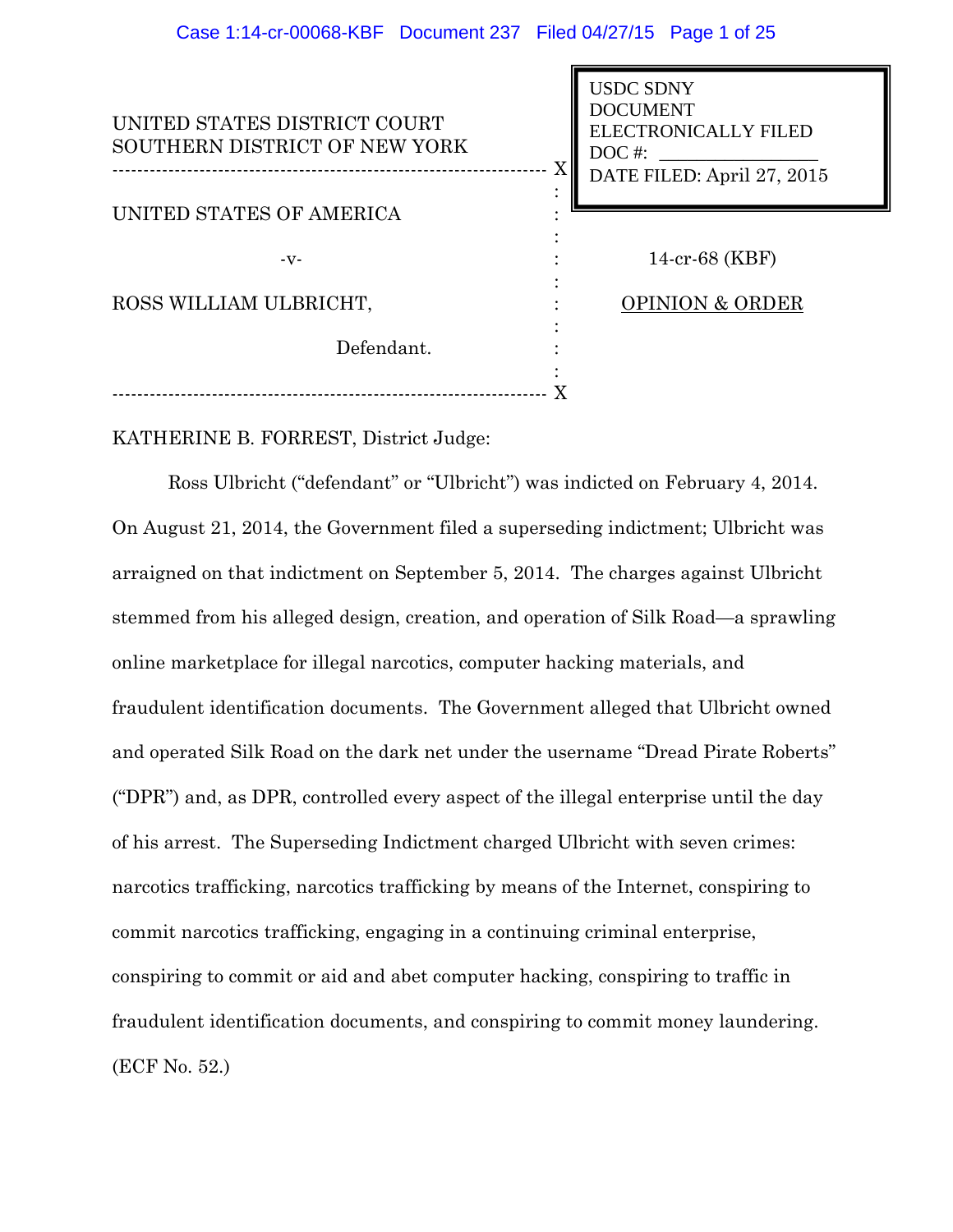#### Case 1:14-cr-00068-KBF Document 237 Filed 04/27/15 Page 2 of 25

Trial was initially scheduled for November 3, 2014, but, on applications from the defense, it was adjourned to November 10, 2014 and then to January 5, 2015. On December 30, 2014, the defense made an additional application for an adjournment—which the Court denied. This matter proceeded to trial on January 13, 2015.1 On February 4, 2015, after just a few hours of deliberation, the jury returned guilty verdicts on all counts.

Now before this Court is Ulbricht's motion for a new trial on all counts. (ECF No. 222.) There is no basis in fact or law to grant the motion and it is DENIED.

I. THE TRIAL2

 $\overline{a}$ 

In his opening statement, Ulbricht's counsel conceded that Ulbricht had, in fact, created Silk Road. Counsel told the jury that the evidence would show that Ulbricht had ceased his involvement with Silk Road "after a few months" but had been lured back—just as law enforcement closed in—to be the fall guy. In short, he was caught red-handed but was a dupe. Counsel told the jury that Ulbricht was not the Dread Pirate Roberts.

By the time of trial, defendant had received what evidence the Government possessed; he had copies of the website, the code, the servers, the thumb drives, the photographs, the screen shots, etc. It was in the face of all this evidence that Ulbricht's counsel presented his opening statement and outlined his defense. His defense was not that the evidence would fail to show that all manner of illegal drugs

<sup>&</sup>lt;sup>1</sup> The one-week delay in the start of trial was due to a personal matter affecting one of the attorneys for the Government.

<sup>2</sup> The Government has laid out the facts developed during the trial in detail in its submission on this motion. (ECF No. 230.) The Court does not repeat all of those facts here and recites only those most pertinent to resolution of the instant motion.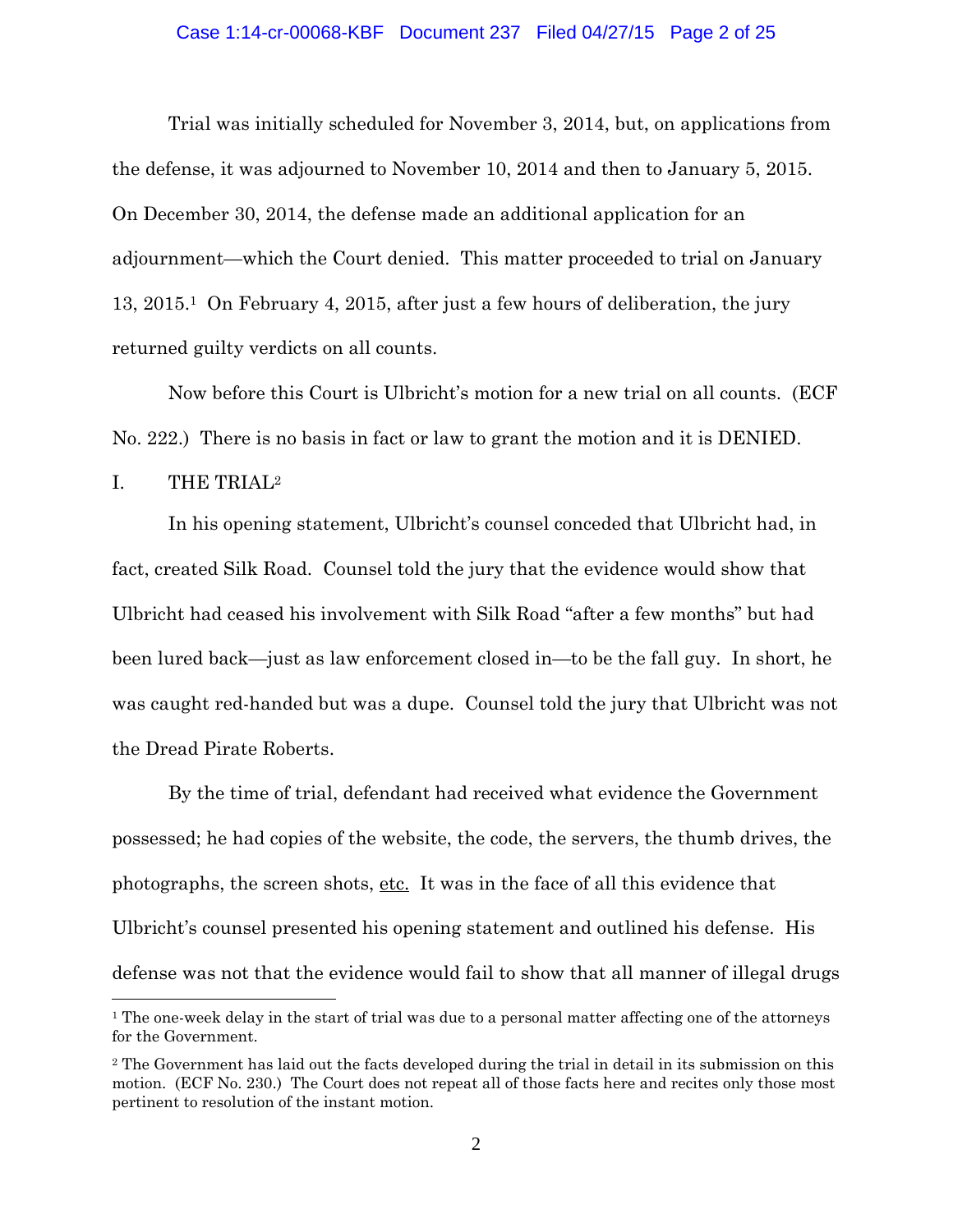## Case 1:14-cr-00068-KBF Document 237 Filed 04/27/15 Page 3 of 25

were sold on Silk Road, that Ulbricht was not its creator, that he did not purchase several counterfeit drivers' licenses from the site, that he was not arrested with a laptop which was a standalone, independently sufficient, massive repository of incriminating evidence. His defense was that somehow—in a manner not then explained—Ulbricht had been set up by the real criminal mastermind.

Counsel's opening suggested a developed defense—a defense supported by known evidence. It suggested that there was evidence that Ulbricht—who concededly started Silk Road—at some point ceased his involvement with the enterprise and returned only at the very end. It suggested that there was evidence that the mound of incriminating material on Ulbricht's laptop had been created and placed there by someone else—or by some automated process—in a technologically feasible way.

Counsel pursued this "alternative perpetrator" line of argument during crossexamination of the Government's witnesses—particularly Special Agent ("SA") Der-Yeghiayan, whom counsel questioned extensively regarding two other individuals who were investigated as possible leads on DPR.

There is a necessary disconnect between this defense theory—presented in counsel's opening and cross-examination—of what really happened, and the theory on this motion: that defendant has not had the time or information to develop any defense at all.

The evidence of Ulbricht's guilt was, in all respects, overwhelming. It went unrebutted. This motion for a new trial urges that Ulbricht was prejudiced by that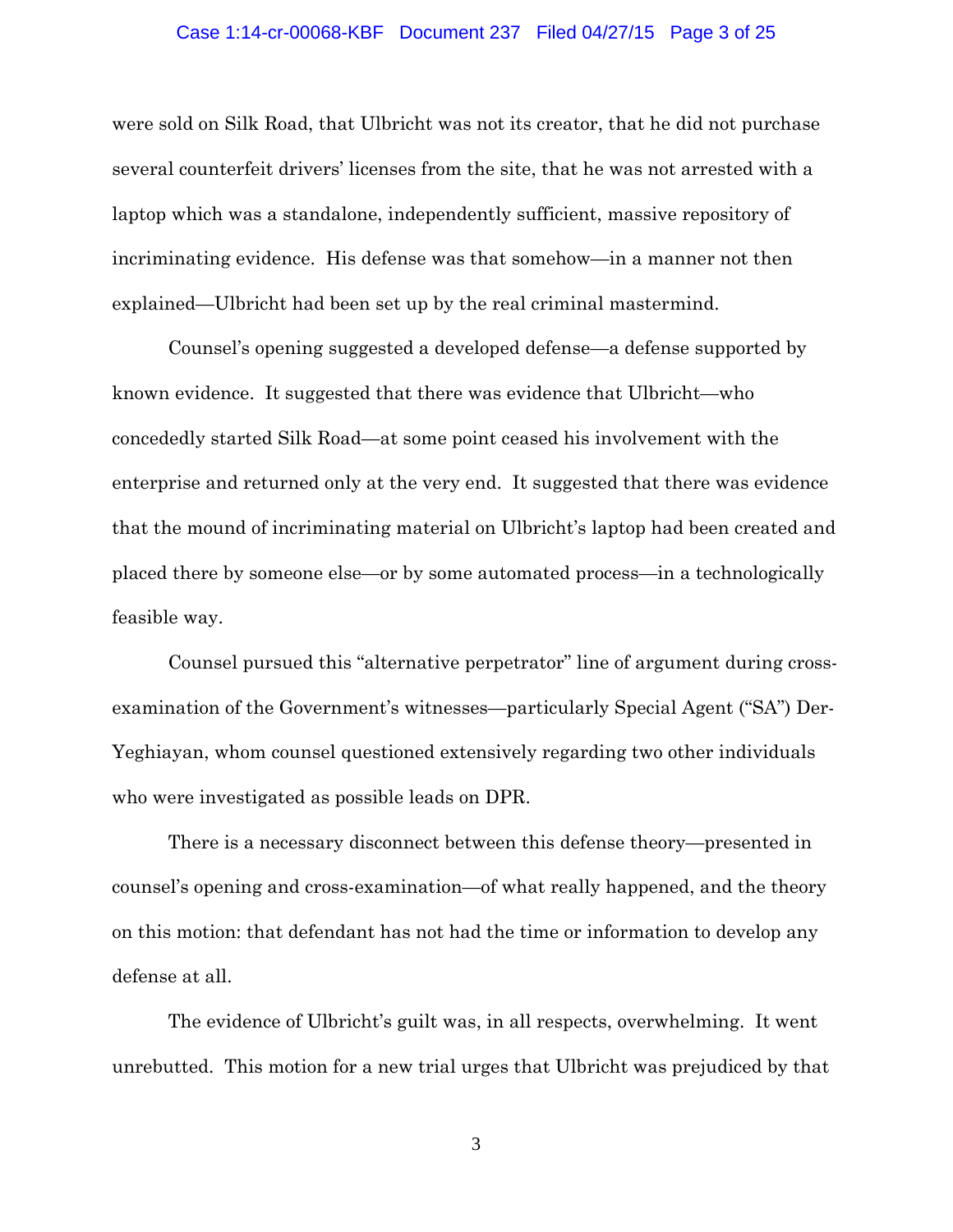## Case 1:14-cr-00068-KBF Document 237 Filed 04/27/15 Page 4 of 25

which he could not know in time, or at all. But the motion does not address how any additional evidence, investigation, or time would have raised even a remote (let alone reasonable) probability that the outcome of the trial would be any different.

The trial started with the jury hearing that at the time of his arrest, Ulbricht was actively engaged in an online chat with an undercover agent posing as a Silk Road employee. Ulbricht was at his laptop, typing, and logged in as the Dread Pirate Roberts. The jury heard and saw evidence connecting the purchase of that laptop to Ulbricht: it was purchased using Bitcoins (converted by Ulbricht into Amazon.com gift cards) and shipped to Ulbricht's home. (GX 312C, 312.) A confirmation e-mail was sent to Ulbricht's e-mail account, and Ulbricht duly recorded the purchase in a spreadsheet of Silk Road-related expenses. (GX 312C, 250.)

The jury heard that the laptop contained what can only be described as an electronic diary: a detailed description by Ulbricht of how and why he started Silk Road—and the various events that occurred over the years in relation to it sprinkled with details from Ulbricht's private life. (GX 240A–240D.) The laptop also contained thousands of pages of chat logs with Silk Road employees (GX 222– 232E), a weekly to-do list for Silk Road (GX 255), copies of the Silk Road website and the Silk Road market database (GX 212, 213), spreadsheets of Silk Road– related expenses and servers (GX 250, 264), a "log" file reflecting actions that Ulbricht took in connection with the day-to-day maintenance of Silk Road (GX 241), the encryption keys used to verify the Dread Pirate Roberts's identity (GX 269, 296),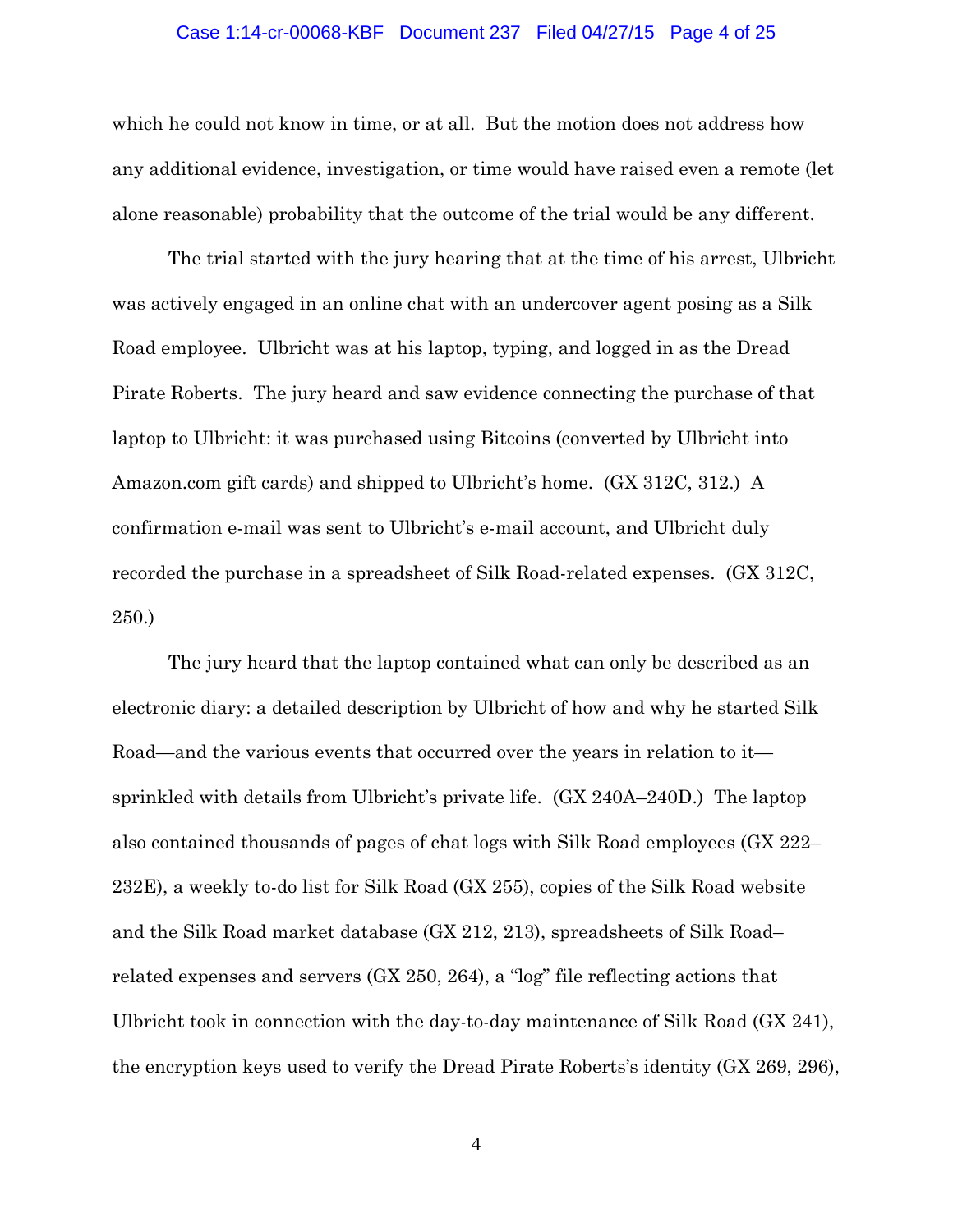#### Case 1:14-cr-00068-KBF Document 237 Filed 04/27/15 Page 5 of 25

a spreadsheet listing Ulbricht's personal assets in which he valued Silk Road at \$104 million (GX 251), and scanned copies of identification documents belonging to Silk Road staff members (GX 216, 256). There were also Bitcoin wallets on the laptop containing over 144,000 Bitcoins, valued at the time of Ulbricht's arrest at \$16-18 million. (GX 214, Tr. 1032:21-1033:5, 1673:8-1674:6.) An analysis of those Bitcoins showed that the vast majority of them—nearly 90%—came directly from Bitcoin wallets found on Silk Road servers. (GX 620B.)

The jury also heard extensive testimony that Silk Road was a website used to buy and sell narcotics and other illicit goods and services. The jury saw printouts from the website showing advertisements for a variety of such narcotics, and heard testimony from a law enforcement agent who had seized a large volume of narcotics purchased through Silk Road. The jury heard from a former friend of Ulbricht that Ulbricht had confessed his involvement in Silk Road to him. The jury saw a variety of Silk Road transactional data demonstrating the sale of computer hacking materials, currency, and a host of fake drivers' licenses, passports, and other identification documents. The jury heard that a law enforcement agent had intercepted a package containing nine counterfeit drivers' licenses for Ulbricht himself, and that Ulbricht had mentioned Silk Road when confronted with them. The jury saw copies of papers taken from Ulbricht's garbage can shortly after his arrest which had handwritten notes of tasks associated with Silk Road. The jury also saw documents which demonstrated that the Dread Pirate Roberts attempted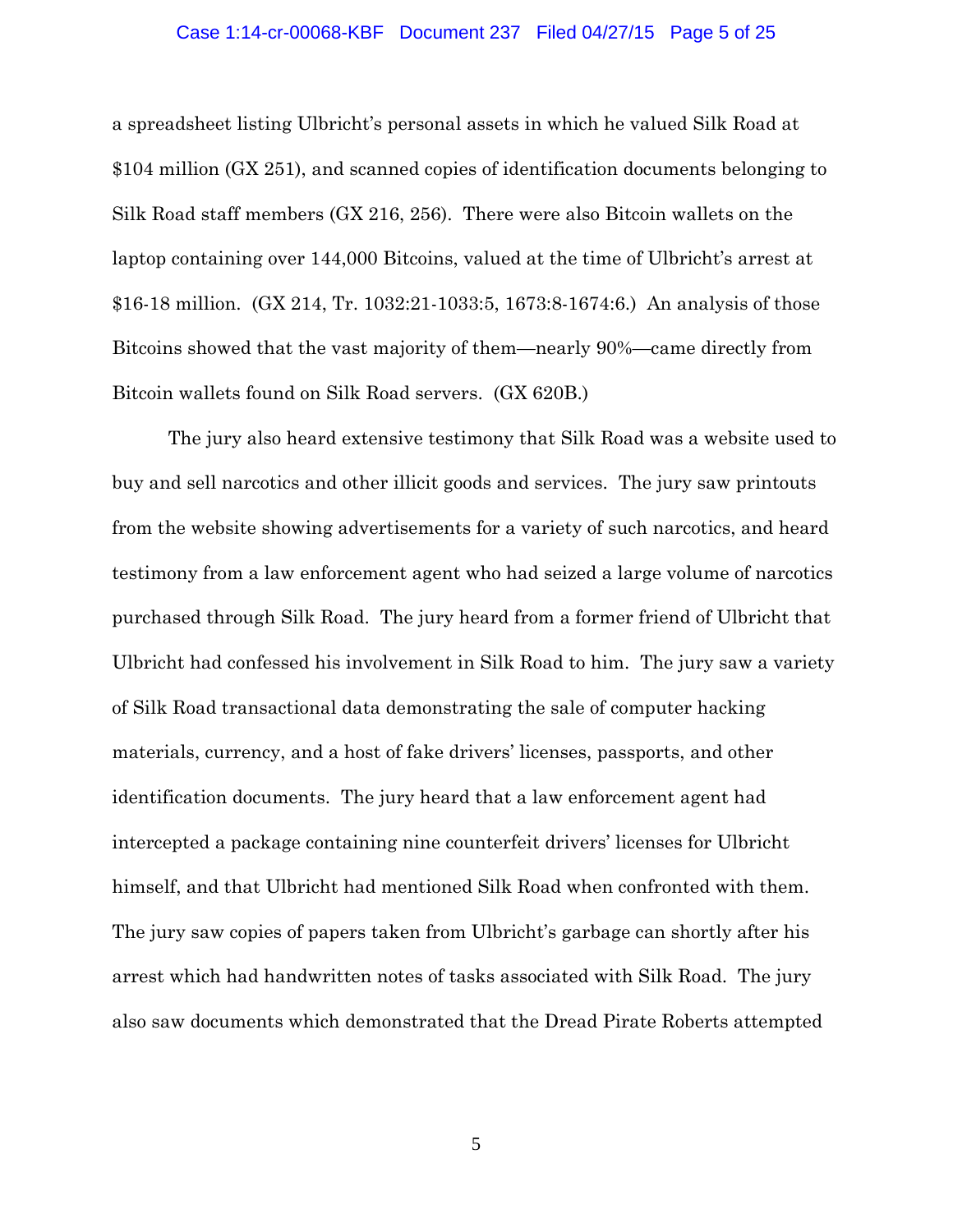#### Case 1:14-cr-00068-KBF Document 237 Filed 04/27/15 Page 6 of 25

to protect his interests in Silk Road by commissioning the murder of several individuals (though there is no evidence that murders resulted).

By contrast, the jury was not presented with any evidence that the laptop which Ulbricht possessed at the time of his arrest was ever out of his possession since he had purchased it (and it had been delivered to his home address). It was also not presented with any evidence that someone—or some automated process could, much less did, populate Ulbricht's hard drive with any of the evidence described above, located in different files and in different places on the computer.

# II. DEFENSE ARGUMENTS

Defendant makes three arguments in support of his motion for a new trial. First, defendant argues that he was deprived of his Fifth Amendment right to due process and his Sixth Amendment rights to a fair trial and effective assistance of counsel. In that regard, defendant argues that the Government's production of 3500 material less than two weeks prior to trial was voluminous and contained exculpatory material that should have been produced sooner. In addition, defendant asserts that he was denied the ability to use, or have discovery into, certain information concerning the corruption investigation into former SA Carl Force and another law enforcement agent (the "Rogue Agents"). Defendant asserts that the recently unsealed criminal complaint against the Rogue Agents—who were involved in an investigation of Silk Road by the U.S. Attorney's Office for the District of Maryland ("USAO-Baltimore")—reveals that Brady material was suppressed in this case. Defendant argues that all of these failures were compounded by the Government's repeated additions and modifications to its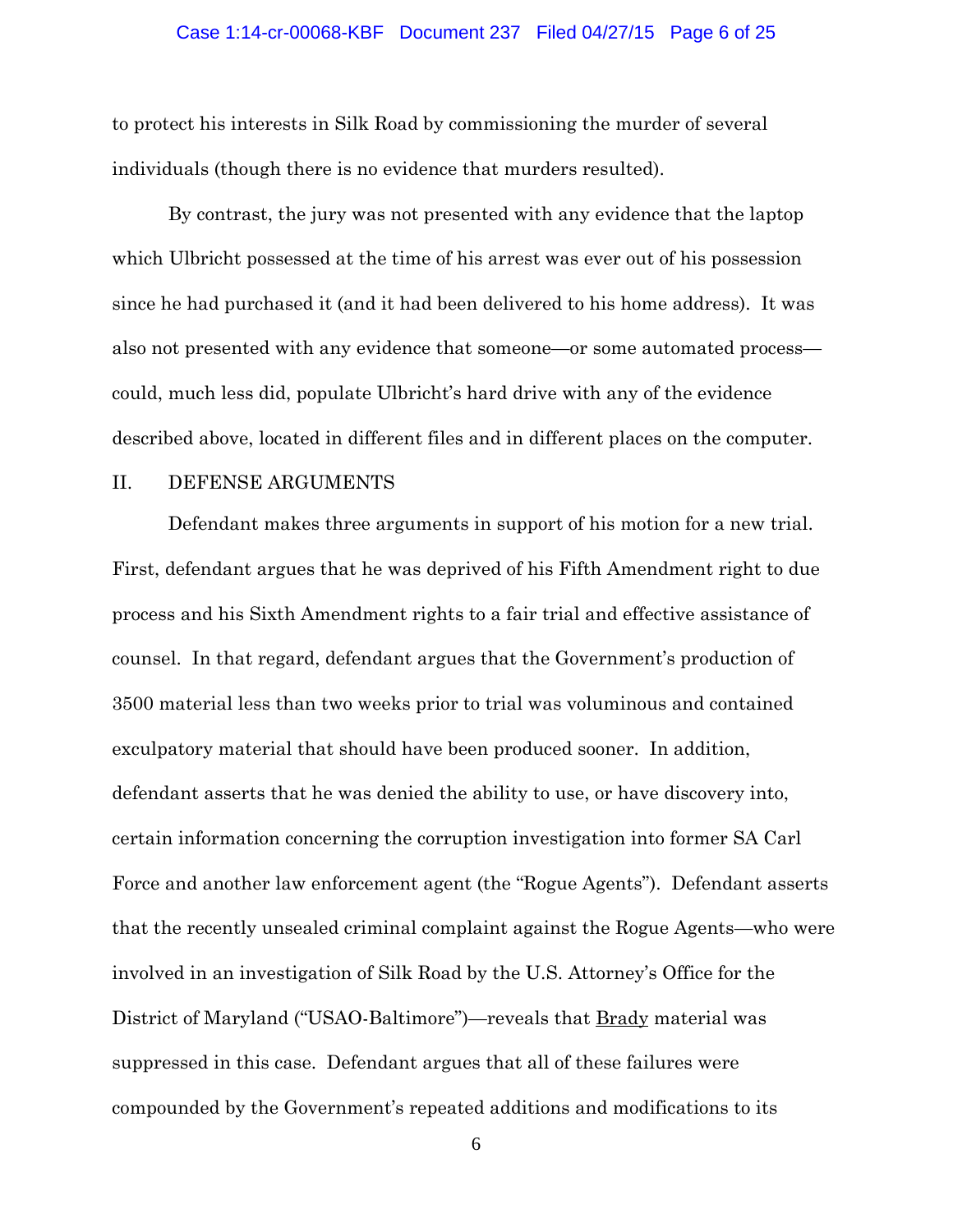## Case 1:14-cr-00068-KBF Document 237 Filed 04/27/15 Page 7 of 25

exhibit list on the eve of and during trial—which sowed confusion and inhibited effective preparation.

Second, defendant argues that 3500 material revealed that "the government was conducting warrantless TOR network surveillance on a TOR exit node" that his pre-trial suppression motion should be therefore "reopened" and granted. (Memorandum of Law in Support of Defendant Ross Ulbricht's Post-Trial Motions ("Def.'s Br.") at 15, ECF No. 224.)

Third and finally, defendant offers a "proffer" regarding the proposed testimony of Andreas M. Antonopoulos, implicitly suggesting that the Court erred in precluding Mr. Antonopoulos from testifying as an expert witness before receiving a full proffer of his testimony.

None of these arguments supports granting a new trial.3

# III. LEGAL STANDARDS

# A. Rule 33

 $\overline{a}$ 

Rule 33 provides that a district court may "vacate any judgment and grant a new trial if the interest of justice so requires." Fed. R. Crim. P. 33(a). The ultimate question is whether manifest injustice would result if a court allows a guilty verdict to stand. United States v. Snype, 441 F.3d 119, 140 (2d Cir. 2001). Given the deference owed to a jury's verdict, the Second Circuit has instructed that district courts should exercise their Rule 33 authority "sparingly" and only in "the most extraordinary circumstances." United States v. Ferguson, 246 F.3d 129, 134 (2d

<sup>&</sup>lt;sup>3</sup> The Court notes that Ulbricht's reply papers focus exclusively on the first argument. It is unclear whether this exclusive focus means that Ulbricht has abandoned his other arguments or whether he is content to let his opening papers address them.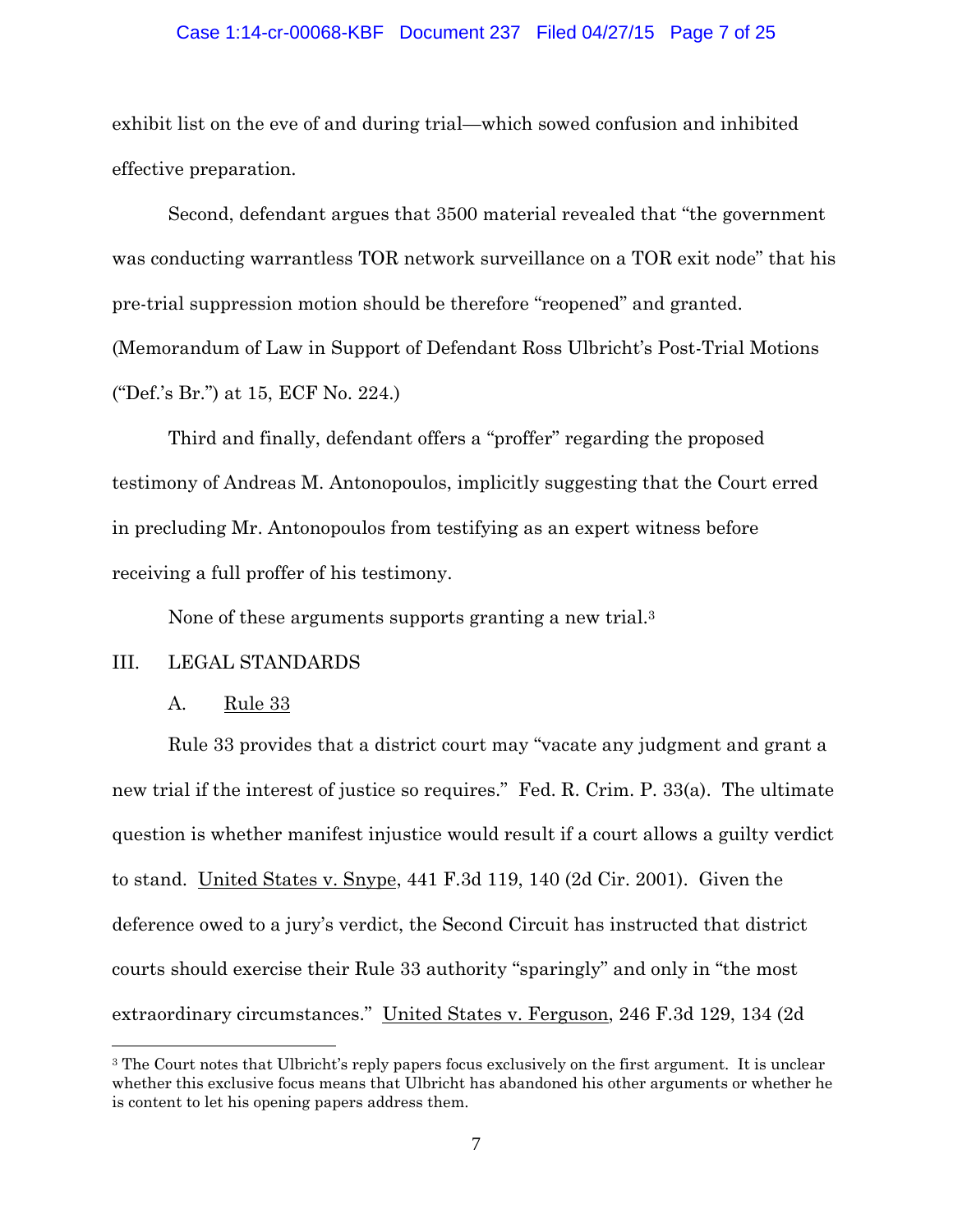## Case 1:14-cr-00068-KBF Document 237 Filed 04/27/15 Page 8 of 25

Cir. 2001) (quoting United States v. Sanchez, 969 F.2d 1409, 1414 (2d Cir. 1992)) (internal quotation marks omitted). Such extraordinary circumstances exist, for example, when testimony is "patently incredible or defies physical realities." United States v. Cote, 544 F.3d 88, 101 (2d Cir. 2008) (quoting Sanchez, 969 F.2d at 1414) (internal quotation marks omitted). A motion for a new trial should not be granted unless, upon examining the entire case and taking into account all of the facts and circumstances, the court is left with "a real concern that an innocent person may have been convicted." Ferguson, 246 F.3d at 134 (citation and internal quotation mark omitted). After a full and thorough review of the evidence, the Court here is left with no such concern.

## B. Discovery Obligations in Criminal Cases

"[I]n all federal criminal cases, it is Rule 16 that principally governs pre-trial discovery." United States v. Smith, 985 F. Supp. 2d 506, 521 (S.D.N.Y. 2013) (citations omitted). Rule  $16(a)(1)(E)$  provides, in pertinent part, that a defendant is entitled to obtain from the Government documents and objects that are "within the government's possession, custody, or control" if they are "material to preparing the defense" or will be used by the Government in its case-in-chief at trial. Fed. R. Crim. P.  $16(a)(1)(E)$ .

Evidence that the Government does not intend to use in its case-in-chief at trial is material "if it could be used to counter the government's case or to bolster a defense; information not meeting either of those criteria is not to be deemed material within the meaning of the Rule." United States v. Stevens, 985 F.2d 1175, 1180 (2d Cir. 1993). To warrant a new trial "[t]here must be some indication that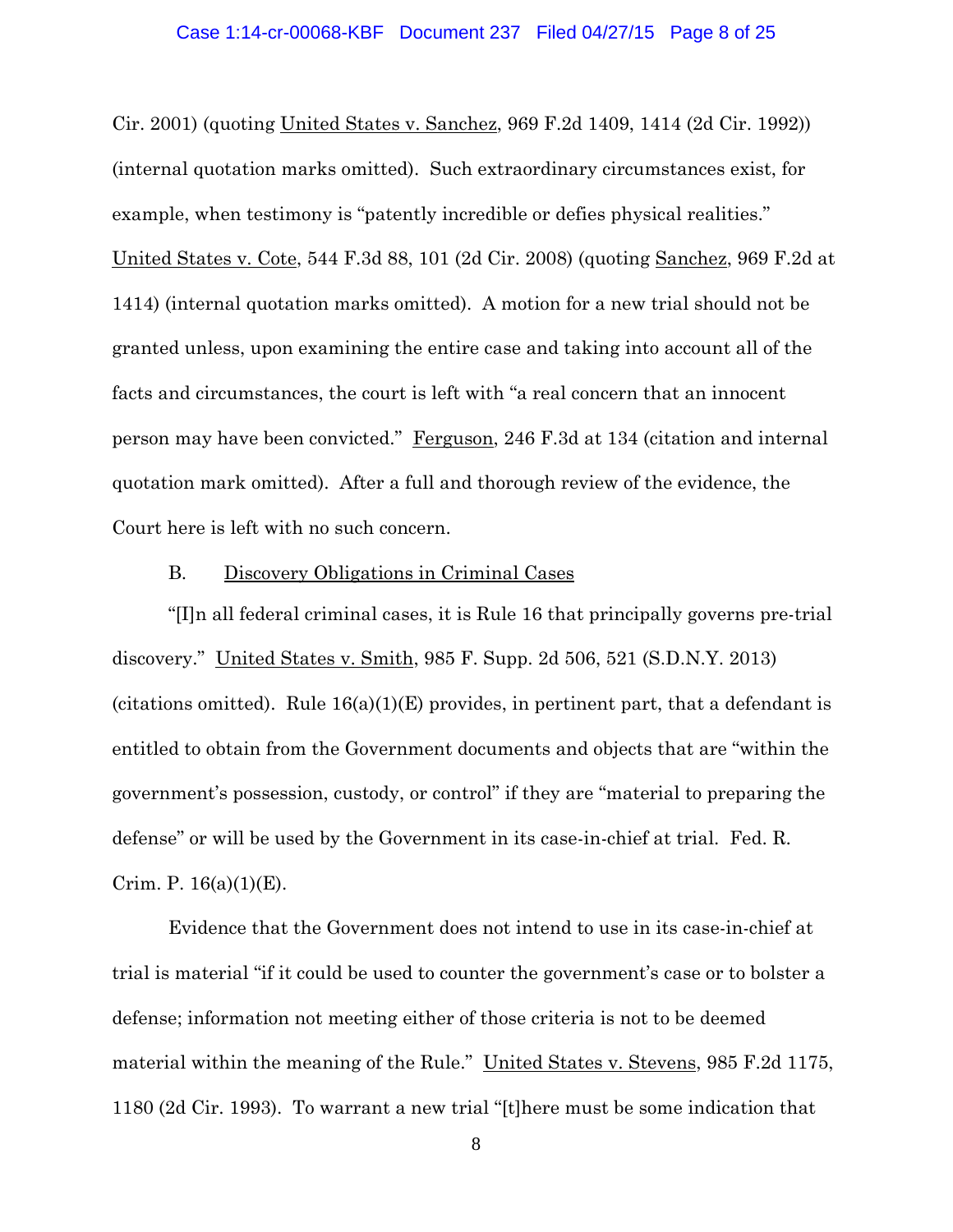## Case 1:14-cr-00068-KBF Document 237 Filed 04/27/15 Page 9 of 25

the pretrial disclosure of the disputed evidence would have enabled the defendant significantly to alter the quantum of proof in his favor." Id. (quoting United States v. Maniktala, 934 F.2d 25, 28 (2d Cir. 1991)) (internal quotation marks omitted). Even the withholding of material evidence does not warrant a new trial if the defendant cannot show that it caused him "substantial prejudice." Id. at 1181 (citation omitted). "In assessing that question, the court analyzes the nature of the evidence sought, the extent to which it bore on critical issues in the case, the reason for its nonproduction, and the strength of the government's untainted proof." Id. (citation omitted).

Rule 16(a) was never "intended to provide the defendant with access to the entirety of the government's case against him." United States v. Percevault, 490 F.2d 126, 130 (2d Cir. 1974) (citation omitted). "Discovery of evidence in criminal prosecutions is, inevitably, more restricted than discovery in civil cases." United States v. Tolliver, 569 F.2d 724, 728 (2d Cir. 1978). Rule 16 "does not entitle a criminal defendant to a 'broad and blind fishing expedition among [items] possessed by the Government on the chance that something impeaching might turn up.'" United States v. Larranga Lopez, 05 Cr. 655 (SLT), 2006 WL 1307963, at \*7-8 (E.D.N.Y. May 11, 2006) (alteration in original) (citing Jencks v. United States, 353 U.S. 657, 667 (1957)).

# C. 3500 Material

 The Jencks Act provides that "[a]fter a witness called by the United States has testified on direct examination, the court shall, on motion of the defendant, order the United States to produce any statement . . . of the witness in the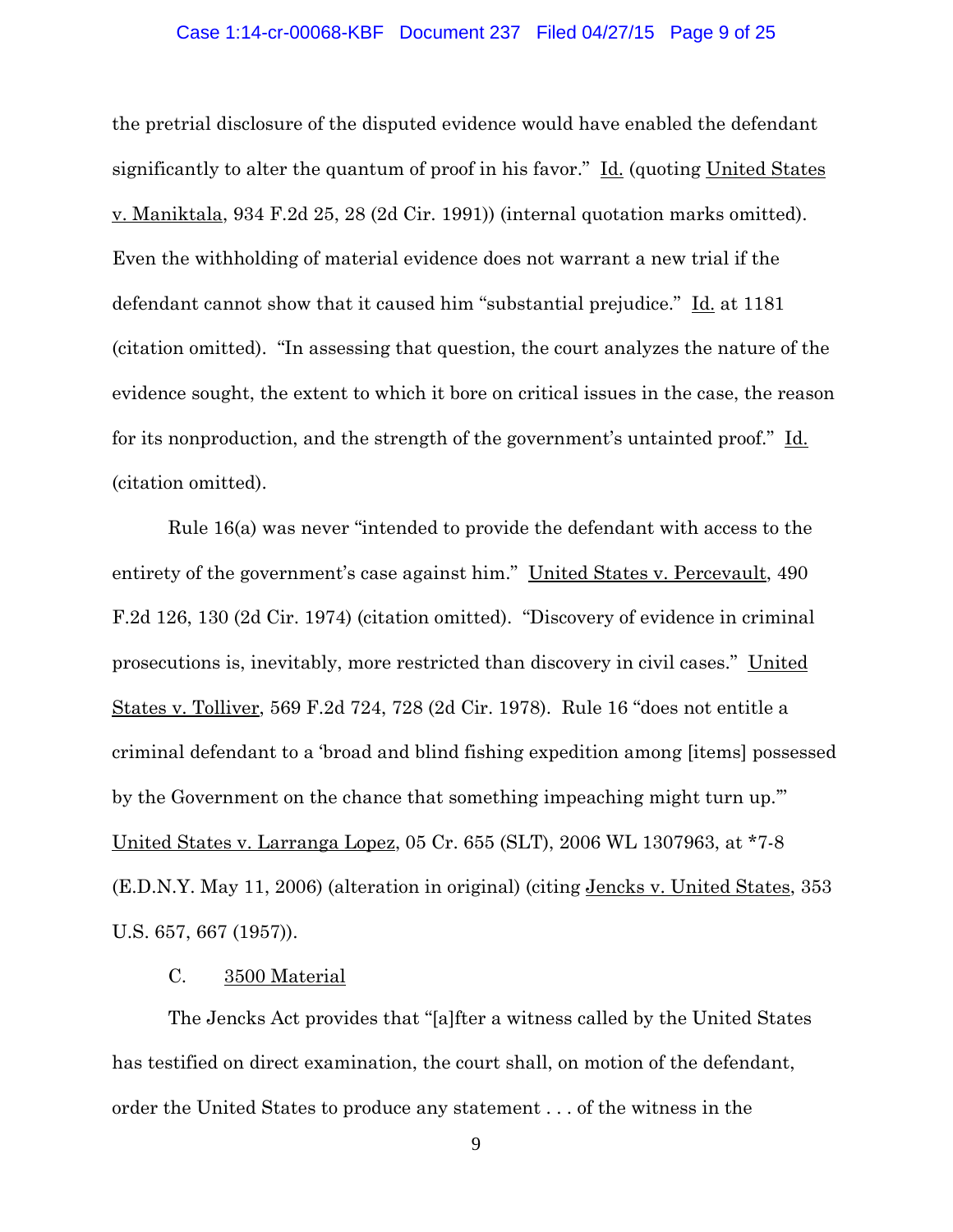## Case 1:14-cr-00068-KBF Document 237 Filed 04/27/15 Page 10 of 25

possession of the United States which relates to the subject matter as to which the witness has testified." 18 U.S.C. § 3500(b). The plain meaning of this provision does not require production of 3500 material before trial. In practice, however, courts in this district require the Government to produce 3500 material at least the Friday prior to the commencement of trial and sometimes earlier.

 The Jencks Act is intended to provide the defense with prior statements of Government witnesses for purposes of impeachment. United States v. Carneglia, 403 F. App'x 581, 586 (2d Cir. 2010). The Jencks Act is not a general discovery device. See United States v. Exolon-Esk Co., No. 94-CR-17S, 1995 WL 46719, at \*2 (W.D.N.Y. Jan. 19, 1995) (citing In re United States, 834 F.2d 283, 286 n.2 (2d Cir. 1987)); see also United States v. Jackson, 345 F.3d 59, 76 (2d Cir. 2003) (The Jencks Act "does not normally mandate disclosure of statements made by a person who does not testify." (citations omitted)). In instances in which the Government has failed to provide 3500 material, a defendant is only entitled to relief if there is a "reasonable probability that, had the evidence been disclosed to the defense, the result of the proceeding would have been different." Carneglia, 403 F. App'x at 586 (quoting United States v. Nicolapolous, 30 F.3d 381, 383-84 (2d Cir. 1994)) (internal quotation marks omitted).

# D. Brady

 "There is no general constitutional right to discovery in a criminal case, and Brady did not create one." Weatherford v. Bursey, 429 U.S. 545, 559 (1977); see also Pennsylvania v. Ritchie, 480 U.S. 39, 59 (1987) ("Defense counsel has no constitutional right to conduct his own search of the [Government's] files to argue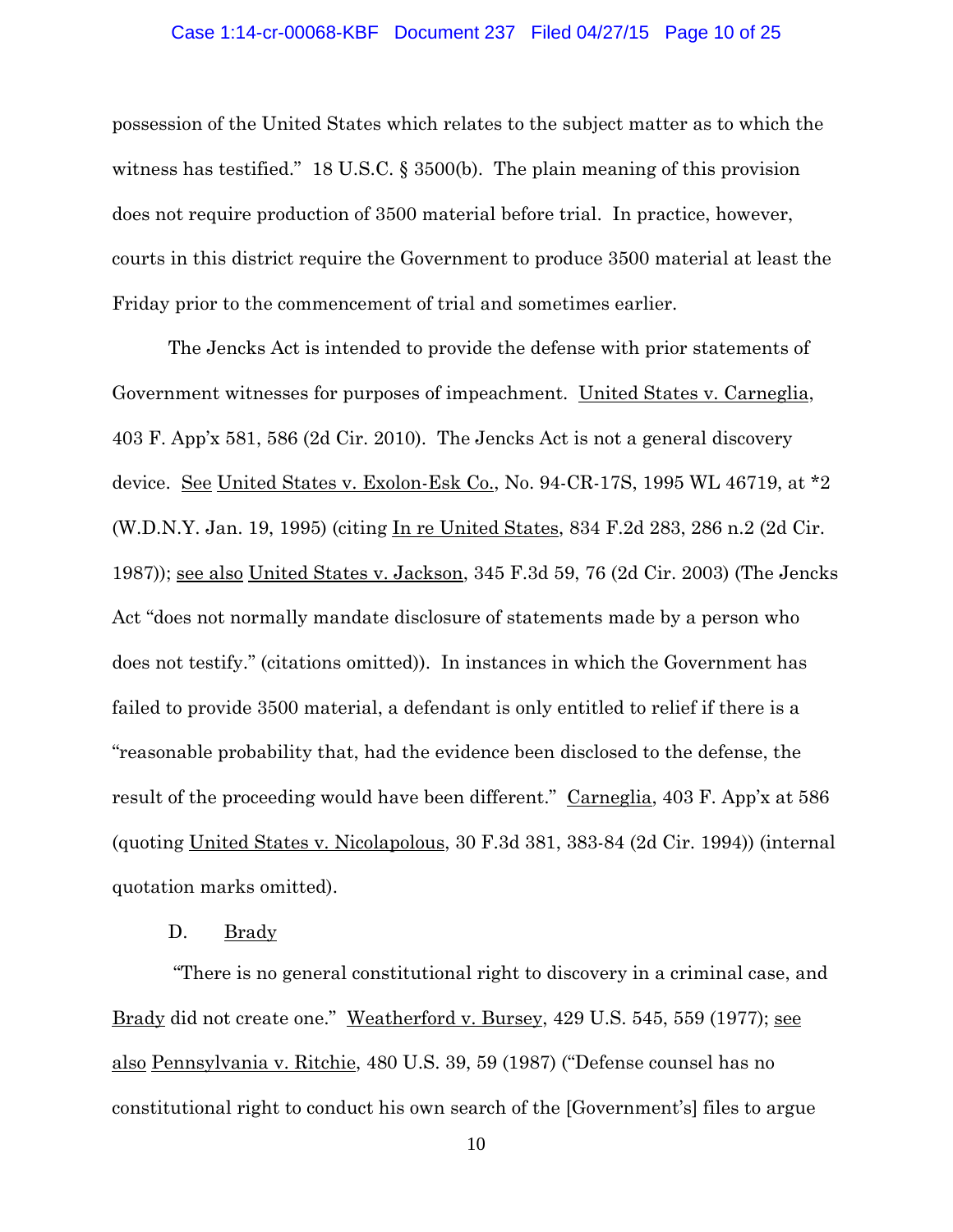## Case 1:14-cr-00068-KBF Document 237 Filed 04/27/15 Page 11 of 25

relevance." (citation omitted)); United States v. Evanchik, 413 F.2d 950, 953 (2d Cir. 1969) ("Neither [Brady] nor any other case requires the government to afford a criminal defendant a general right of discovery."); United State v. Meregildo, 920 F. Supp. 2d 434, 440 (S.D.N.Y. 2013) ("Brady is not a rule of discovery—it is a remedial rule." (citing United States v. Coppa, 267 F.3d 132, 140 (2d Cir. 2001))).

Rather, **Brady** established that the Government has a constitutional obligation to disclose favorable and material information to the defendant. See Brady v. Maryland, 373 U.S. 83, 87 (1963). "There are three components of a true Brady violation: The evidence at issue must be favorable to the accused, either because it is exculpatory, or because it is impeaching; that evidence must have been suppressed by the State, either willfully or inadvertently; and prejudice must have ensued." Strickler v. Greene, 527 U.S. 263, 281-82 (1999). A defendant seeking a new trial on the basis of an alleged Brady violation bears the burden of demonstrating that these elements are met. United States v. Douglas, 415 F. Supp. 2d 329, 336 (S.D.N.Y. 2006), aff'd, 525 F.3d 225 (2d Cir. 2008).

Prejudice ensues only if the suppressed evidence is material—that is, "if there is a reasonable probability that, had the evidence been disclosed to the defense, the result of the proceeding would have been different." Kyles v. Whitley, 514 U.S. 419, 433 (1995) (quoting United States v. Bagley, 473 U.S. 667, 682 (1985)) (internal quotation marks omitted). "A reasonable probability" means that the likelihood of a different result is sufficiently great to "undermine confidence in the outcome of the trial."  $\frac{\text{Smith v. Cain}}{\text{Smin}}$ , 132 S. Ct. 627, 630 (2012) (quoting  $\frac{\text{Kyles}}{\text{S}}$ , 514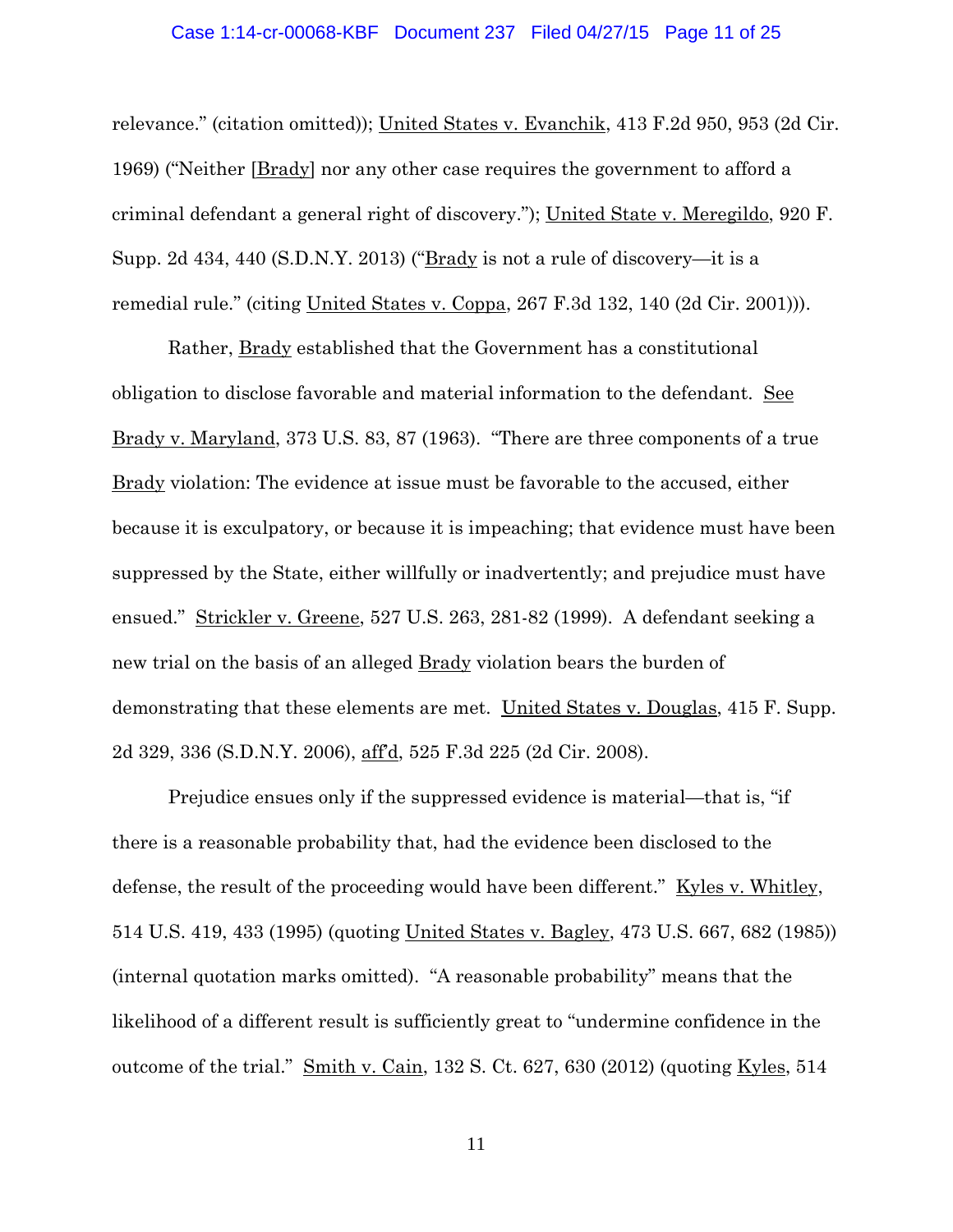## Case 1:14-cr-00068-KBF Document 237 Filed 04/27/15 Page 12 of 25

U.S. at 434) (alteration and internal quotation marks omitted). Undisclosed information may not be material if the Government's "other evidence is strong enough to sustain confidence in the verdict." Id. (citation omitted). This standard is not satisfied, however, if the Government "offers a reason that the jury could have disbelieved [the undisclosed evidence], but gives us no confidence that it would have done so." Id. (emphases in original). Materiality is assessed in light of the trial evidence. "Where the evidence against the defendant is ample or overwhelming, the withheld Brady material is less likely to be material than if the evidence of guilt is thin." United States v. Gil, 297 F.3d 93, 103 (2d Cir. 2002) (citations omitted).

 "Brady material that is not 'disclosed in sufficient time to afford the defense an opportunity for use' may be deemed suppressed within the meaning of the Brady doctrine." United States v. Douglas, 525 F.3d 225, 245 (2d Cir. 2008) (alteration omitted) (quoting Leka v. Portuondo, 257 F.3d 89, 103 (2d Cir. 2001)); see also Coppa, 267 F.3d at 135 ("Brady material must be disclosed in time for its effective use at trial." (citation omitted)). Brady material buried within "reams" of 3500 material and provided too close to trial to permit effective use may also be deemed suppressed. See Douglas, 525 F.3d at 245 (citing Gil, 297 F.3d at 103); see also United States v. Rittweger, 524 F.3d 171, 181 n.4 (2d Cir. 2008) ("Complying with the Jencks Act . . . does not shield the government from its independent obligation to timely produce exculpatory material under Brady . . . .").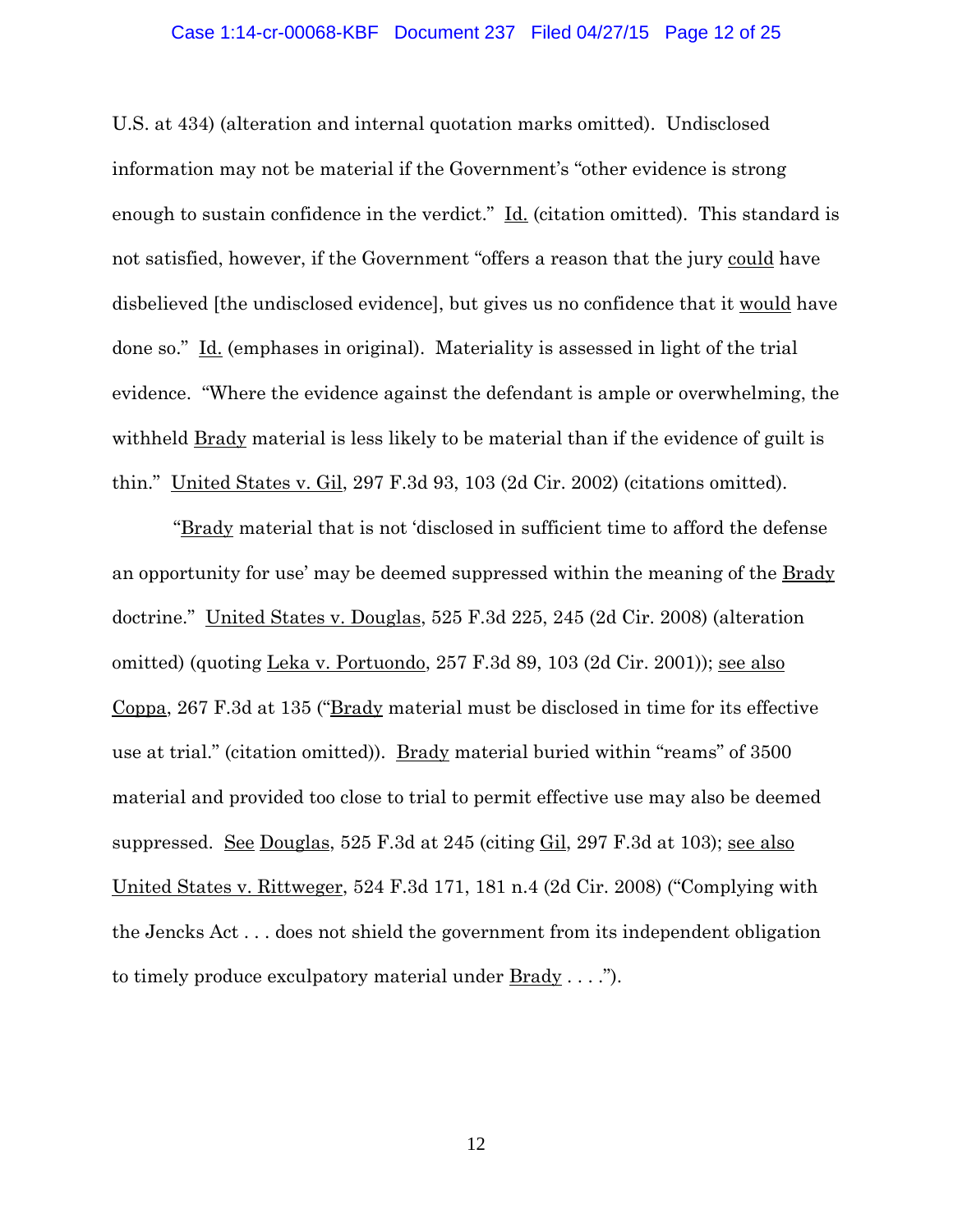# IV. DISCUSSION

# A. Fifth and Sixth Amendment Claims

Ulbricht asserts that his Fifth and Sixth Amendment rights were violated as a result of the Government's belated production of 3500 material, failure to timely disclose the details of the investigation of the Rogue Agents, and repeated additions and modifications to trial exhibits. According to Ulbricht, the Government's gamesmanship in this regard led to inadequate trial preparation, an inability to investigate whether certain evidence might be exculpatory, and, ultimately, an unfair trial. These arguments are without merit.

## 1. 3500 Material

Ulbricht argues that he is entitled to a new trial because the Government's 3500 production contained Brady material concerning SA Der-Yeghiayan's investigation of Messrs. Karpeles and Athavale (the "Karpeles/Athavale Materials") which was not disclosed in time for effective use at trial. This argument fails for three independent reasons.

First, the Karpeles/Athavale Materials do not constitute **Brady** material because they are not exculpatory vis-à-vis Ulbricht. Defendant argues that these materials constitute "other perpetrator" evidence, but they in fact only reflect investigative leads that SA Der-Yeghiayan explored but that ultimately turned out to be misplaced. See Moore v. Illinois, 408 U.S. 786, 795 (1972) (noting that there is "no constitutional requirement that the prosecution make a complete and detailed accounting to the defense of all police investigatory work on a case," including any "early lead the police abandoned"); United States v. Amiel, 95 F.3d 135, 145 (2d Cir.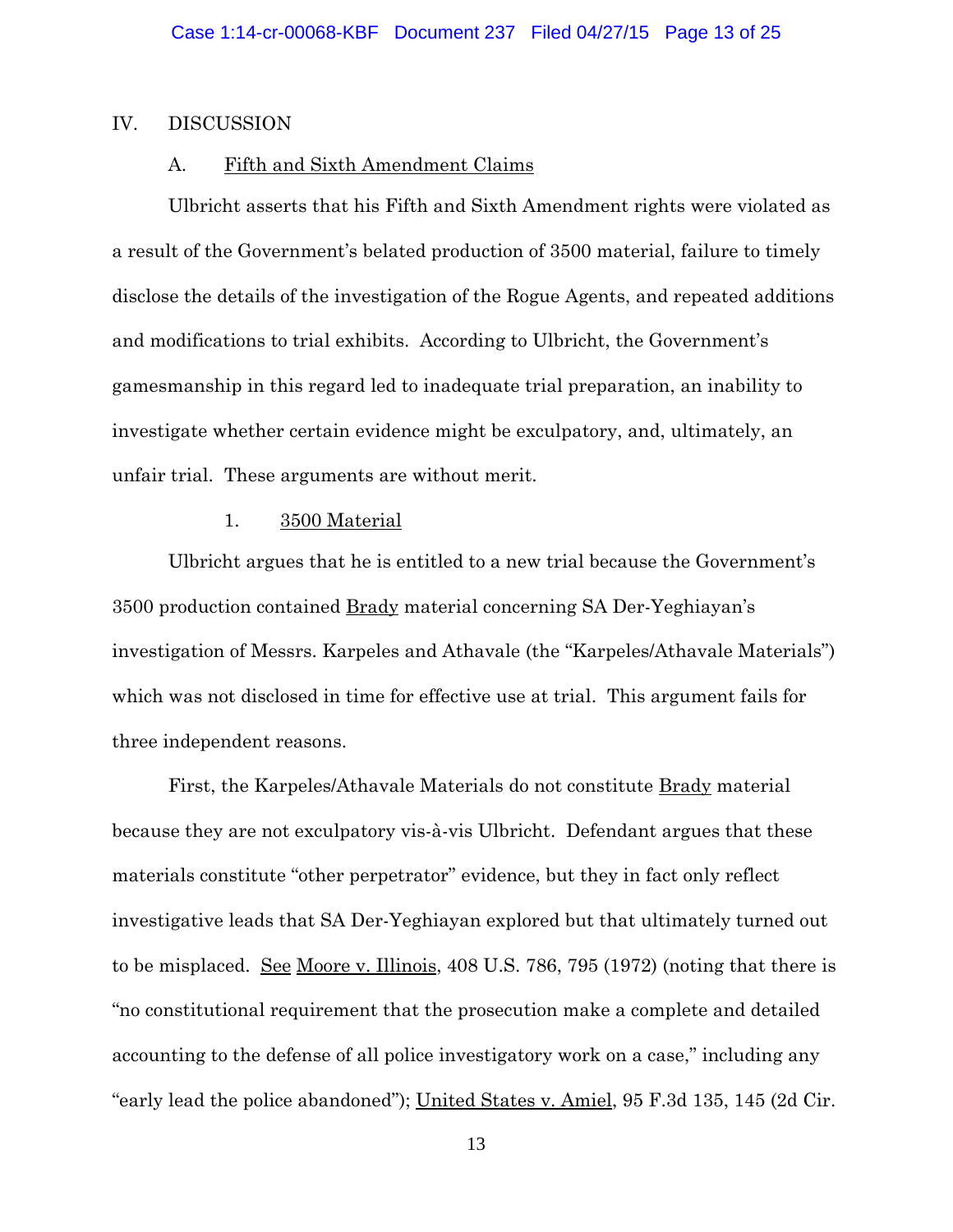#### Case 1:14-cr-00068-KBF Document 237 Filed 04/27/15 Page 14 of 25

1996) ("The government has no Brady obligation to 'communicate preliminary, challenged, or speculative information.'" (quoting United States v. Diaz, 922 F.2d 998, 1006 (2d Cir. 1990)) (internal quotation marks omitted)).

SA Der-Yeghiayan investigated Mr. Karpeles because the website "silkroadmarket.org"—which provided instructions on how to access Silk Road on the Tor network—was hosted on a server that was registered to Mr. Karpeles. However, further inquiry revealed that Mr. Karpeles's connection to the server was an innocent one: he was simply running a server-hosting company that leased servers to others, and the server in question was in fact leased to Ulbricht. The Government's investigation of Mr. Karpeles thus does not exculpate Ulbricht. See United States v. Sessa, No. 92-CR-351 ARR, 2011 WL 256330, at \*24 (E.D.N.Y. Jan. 25, 2011) (police reports concerning other suspects in a murder investigation did not constitute Brady material where, inter alia, their fingerprints came back negative), aff'd, 711 F.3d 316 (2d Cir. 2013).

As to Mr. Athavale, SA Der-Yeghiayan's suspicion was based on certain linguistic similarities between DPR's writing and that of Mr. Athavale. However, these similarities are not exculpatory vis-à-vis Ulbricht because they were never corroborated by any substantial evidence.4

In any event, the Karpeles/Athavale Materials were not "suppressed" within the meaning of the **Brady** doctrine. These materials were included in the 3500

 $\overline{a}$ 

<sup>4</sup> Even if the Karpeles/Athavale Materials somehow inculpated Messrs. Karpeles and Athavale, they would not exculpate Ulbricht or undermine the mound of evidence against him. Rather, they would simply suggest that there might have been more than one DPR operating Silk Road in the same time period. Whether there was one or 100 DPRs is irrelevant to the ultimate question of whether the Government met its burden of proof as to the crimes charged vis-à-vis Ulbricht.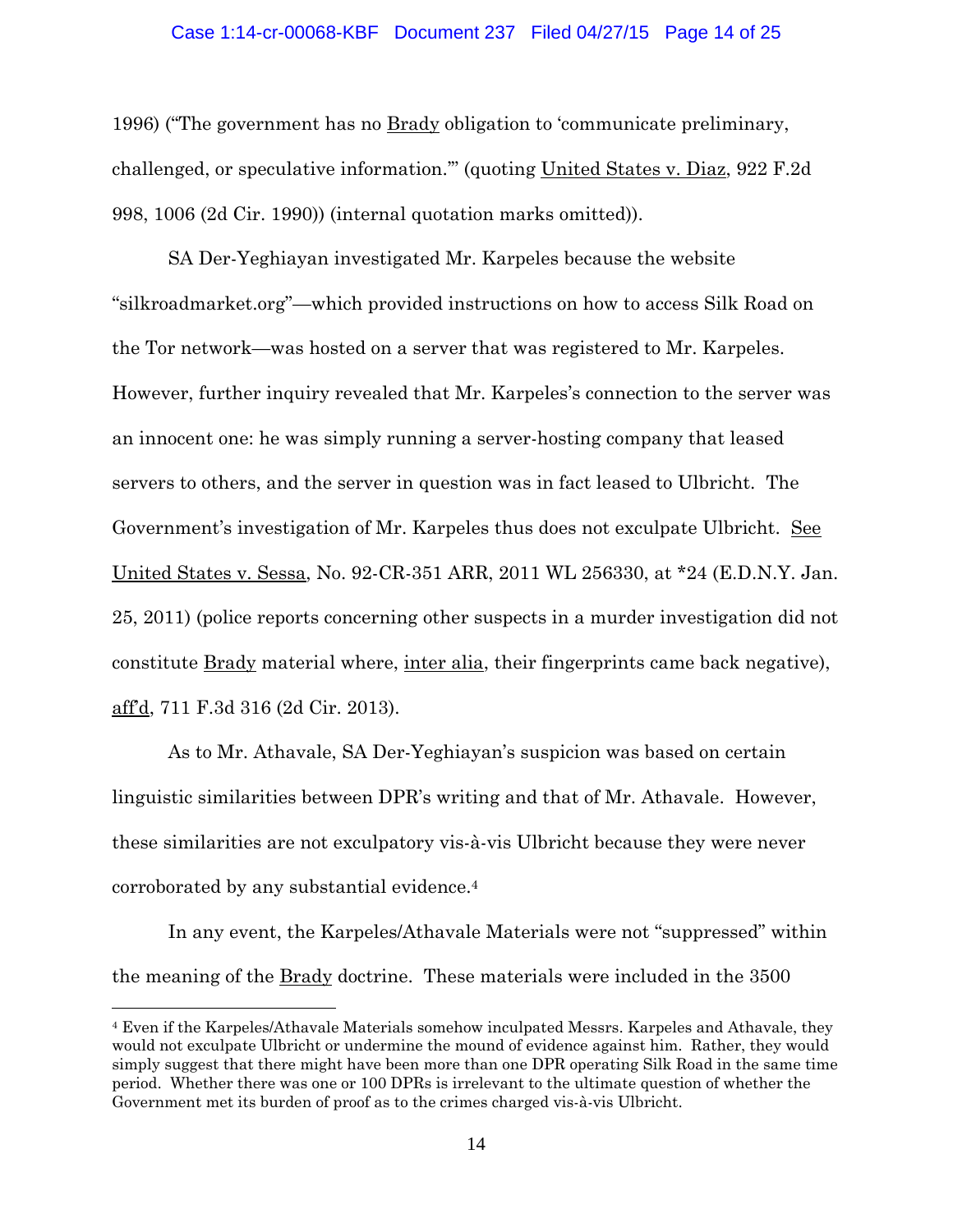#### Case 1:14-cr-00068-KBF Document 237 Filed 04/27/15 Page 15 of 25

material for SA Der-Yeghiayan—which was produced to the defense on December 31, 2014, thirteen days before trial began. While Ulbricht asserts that the 3500 production for SA Der-Yeghiayan was voluminous (totaling 5,000 pages), he has failed to demonstrate that he had insufficient time to make effective use of any of these materials. See Douglas, 525 F.3d at 245-46 (disclosure of 290 pages one business day before trial did not constitute suppression). Indeed, the defense displayed great familiarity with the Karpeles/Athavale Materials and used them repeatedly during cross examination. See Gardner v. Fisher, 556 F. Supp. 2d 183, 195 (E.D.N.Y. 2008) (finding no Brady violation based on last-minute disclosure of an exculpatory statement "since the defense made effective use of this statement at trial through extensive cross-examinations"). Notably, the defense never requested a continuance based on the late disclosure of 3500/Brady material. See United States v. Menghi, 641 F.2d 72, 75 (2d Cir. 1981) (finding no Brady violation where, inter alia, defense counsel made no motion for a continuance to allow further investigation).

Finally, the Karpeles/Athavale Materials are not material to Ulbricht's defense. Ulbricht does not offer any explanation as to why there is any chance that he would not have been convicted had the defense been given more time to review the Karpeles/Athavale Materials. He does not explain how the defense would have used the additional time, much less give how this effort may have affected the outcome of the trial. As set forth in Part I above, the Government presented overwhelming evidence of Ulbricht's guilt. Ulbricht was caught red-handed—logged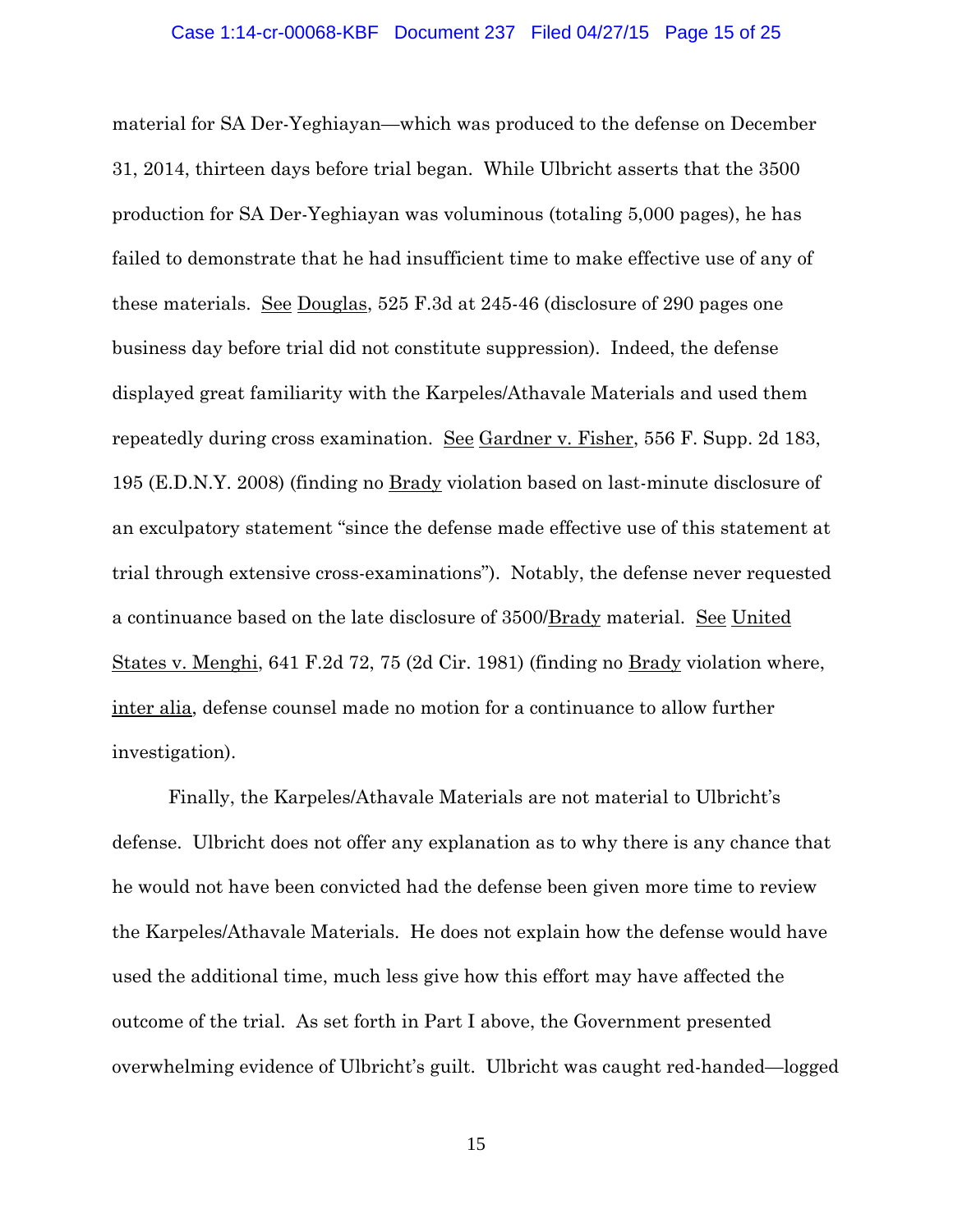## Case 1:14-cr-00068-KBF Document 237 Filed 04/27/15 Page 16 of 25

in and chatting as DPR on a personal laptop, which Ulbricht unquestionably owned, filled with Silk Road files. In the face of this mound of evidence, there is no faint possibility, much less "reasonable probability," that the jury would have reached a different verdict had the Government produced the Karpeles/Athavale Materials earlier. <u>See Gil</u>, 297 F.3d at 103 ("Where the evidence against the defendant is ample or overwhelming, the withheld Brady material is less likely to be material than if the evidence of guilt is thin." (citations omitted)); Jackson, 345 F.3d at 74 (finding a lack of materiality because "[t]he jury's verdict was supported by compelling evidence" and "the undisclosed materials were of limited utility").5

# 2. The Rogue Agents Issue

 $\overline{a}$ 

The vast majority of Ulbricht's reply on this motion concerns the unsealing of the criminal complaint in the Northern District of California against two individuals who held positions with law enforcement and were involved in the USAO-Baltimore investigation of Silk Road: former SAs Carl Force and Shaun Bridges. Defendant's focus on the complaint against these investigators—and the Northern District of California's investigation of them—is misguided. The Government's failure to reveal more regarding the investigation of either individual violated neither its discovery nor its Brady obligations.

<sup>&</sup>lt;sup>5</sup> In passing, defendant challenges two other aspects of the Government's 3500 production. First, defendant asserts that "[o]ther exculpatory material was included within the 3500 material for Internal Revenue Special Agent Gary Alford (which was produced January 6, 2015)." (Def.'s Br. at 10.) Second, defendant suggests that the Government may have redacted exculpatory information from its 3500 production.  $(\underline{Id}$  at 10-11.) However, there is no indication that either of these assertions is true, and defendant's unsupported conjecture in that regard is insufficient to establish a Brady violation. See United States v. Numisgroup Int'l Corp., 128 F. Supp. 2d 136, 150 (E.D.N.Y. 2000) ("In the absence of a particularized showing by the defense that certain materials covered by Brady are being withheld, the Court accepts the Government's good faith assertion [that it has complied with its Brady obligations] as sufficient." (citations omitted)).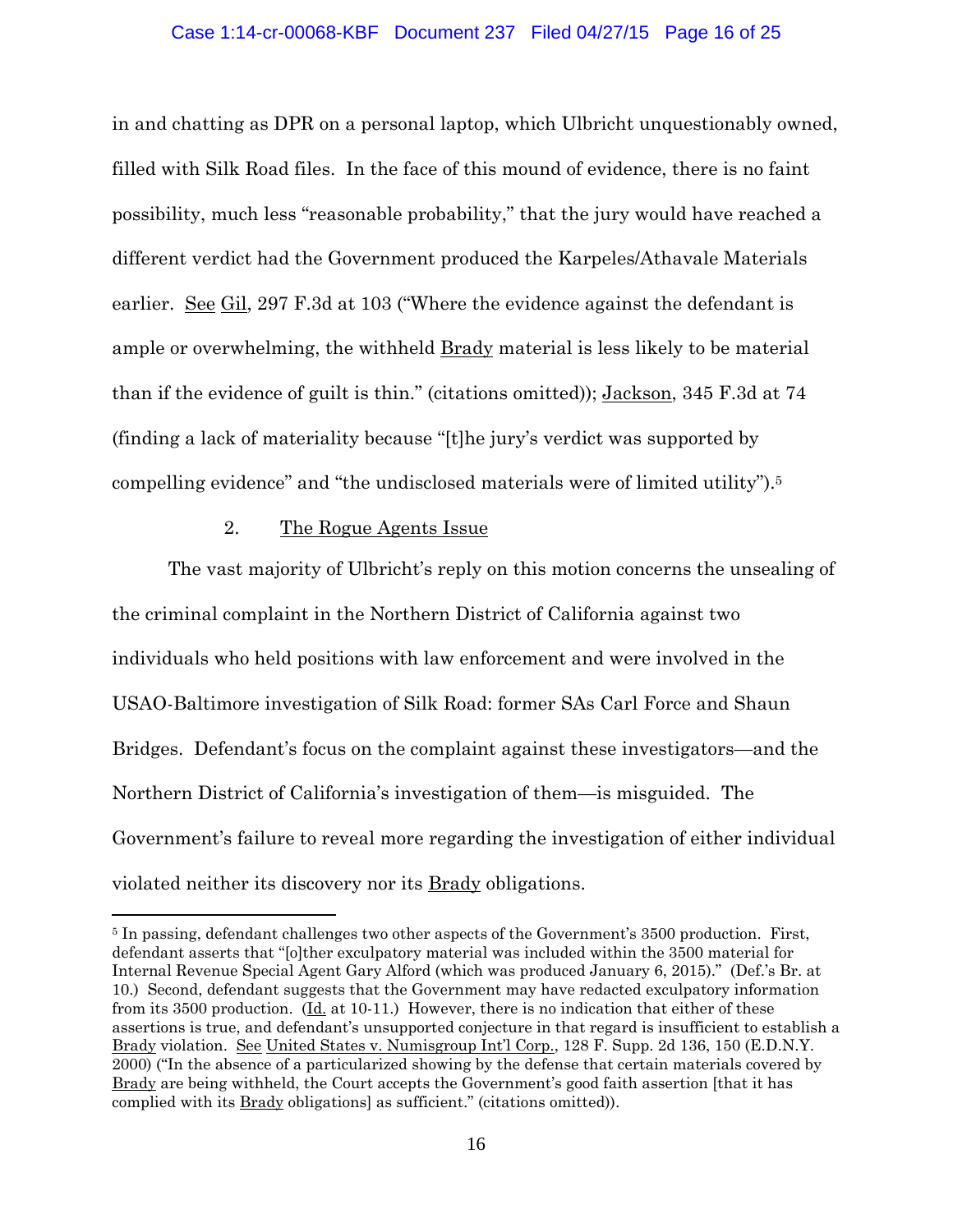Despite the attention given to the Rogue Agents issue in defendant's brief, this Court remains unclear (as it always was) as to how any information relating to that investigation is material or exculpatory vis-à-vis Ulbricht. Either the defense assumes the answer is so obvious that it need not explain, or its omission is purposeful. For purposes of the instant motion, this Court assumes that defendant believes he was deprived of information which would have revealed that (1) the Rogue Agents' conduct may have tainted any evidence relating to the website (since they assumed identities on the site), (2) the Rogue Agents may provide a link to someone (including themselves) who may have taken over the DPR account and framed Ulbricht, and/or (3) the Rogue Agents may know the identity of the real DPR. There is no basis in the record—including in any of what defendant has cited regarding the Rogue Agents—which supports any one of these theories. These theories are based on no more than speculation and premised on erroneous assumptions as to the scope of discovery obligations and the meaning of exculpatory evidence.

To start, there is no basis for this Court to believe that any undisclosed materials relating to the Rogue Agents would have been remotely useful, let alone exculpatory, vis-à-vis Ulbricht. The Rogue Agents did not participate in the USAO-SDNY's investigation of Silk Road that resulted in defendant's arrest and indictment, and none of the evidence at defendant's trial came from the USAO-Baltimore investigation in which the Rogue Agents participated.6 That the Rogue

 $\overline{a}$ 

<sup>6</sup> Defendant argues that the USAO-SDNY and USAO-Baltimore investigations were coordinated, and "[t]o the extent there is any question with respect to that conclusion," the Court should hold an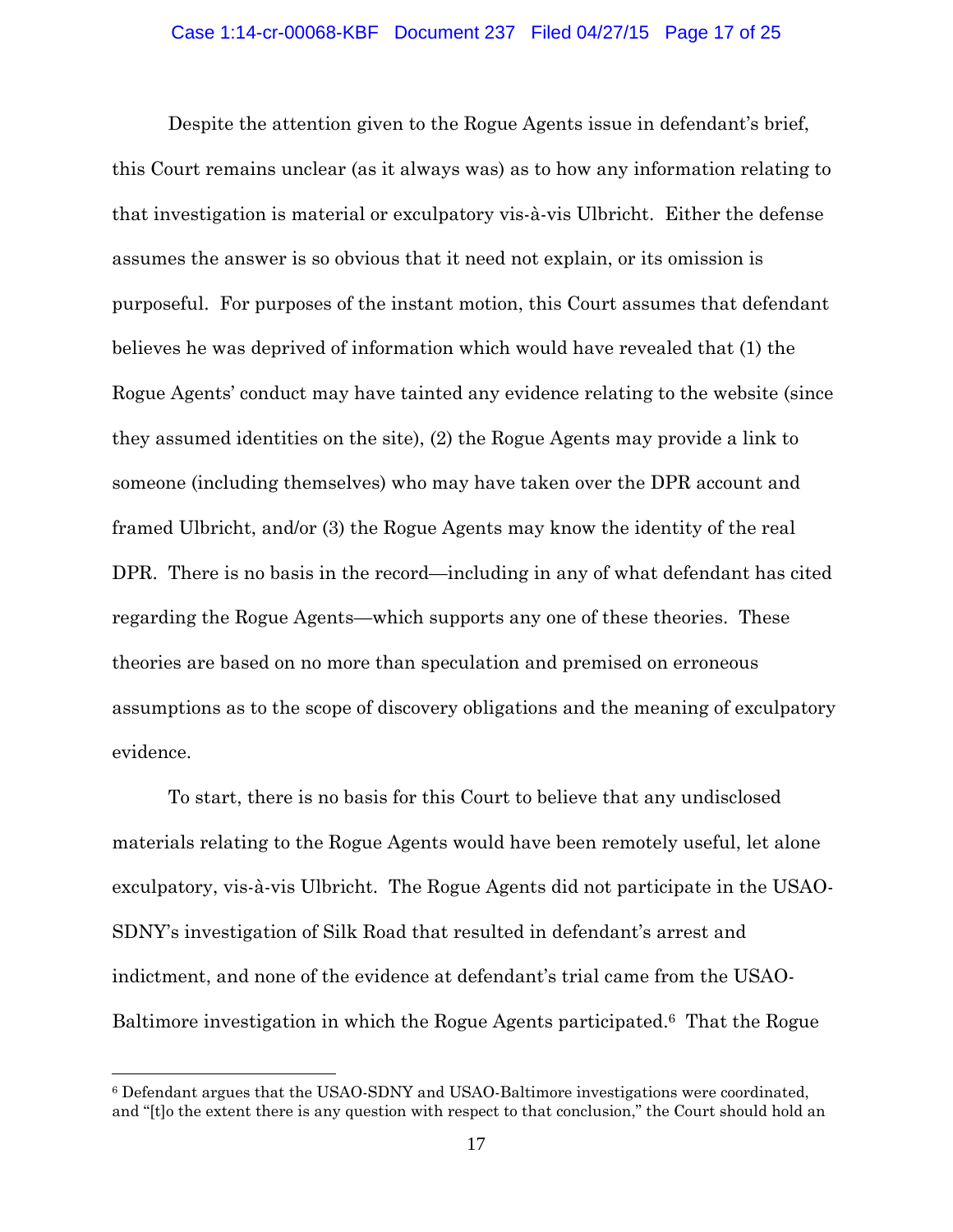#### Case 1:14-cr-00068-KBF Document 237 Filed 04/27/15 Page 18 of 25

Agents may have exceeded the scope of their authority in the USAO-Baltimore investigation does not, in any way, suggest that Ulbricht was not the Dread Pirate Roberts. As this Court explained in an earlier (sealed) ruling on this topic, the investigation of SA Force is, if anything, inculpatory as it suggests that Ulbricht, as DPR, was seeking to pay law enforcement for inside information to protect his illegal enterprise.

Moreover, even if defendant could point to a favorable piece of evidence from the investigation of the Rogue Agents, defendant has not constructed any argument that had he had earlier disclosure, the result of the trial may have been different. There is no reasonable probability of a different outcome here: the circumstances of defendant's arrest, and the evidence found in his own possession at the time of the arrest, are in and of themselves overwhelming evidence of his guilt.

One of defendant's key arguments is that suppression of the Rogue Agents material prevented him from exploring potentially exculpatory avenues—that, in effect, we cannot know whether the result of the trial would have been different since we do not know what it missing. (See, e.g., Def.'s Reply at 3-4 ("[T]he complete scope of what SA's Force and Bridges were able to accomplish with the illicit access they gained to the Silk Road web site, and its impact on this case, has yet to be determined."); id. at 37 ("Absent the opportunity to inspect items relevant to the investigation of former SA's Force and Bridges, the full extent of potentially

 $\overline{a}$ 

evidentiary hearing on the issue. (Reply Memorandum of Law in Support of Defendant Ross Ulbricht's Post-Trial Motions ("Def.'s Reply") at 38, ECF No. 232.) There is no need for any evidentiary hearing: whether the investigations proceeded separately or intersected has no bearing on whether any undisclosed materials relating to the Rogue Agents are exculpatory as to Ulbricht.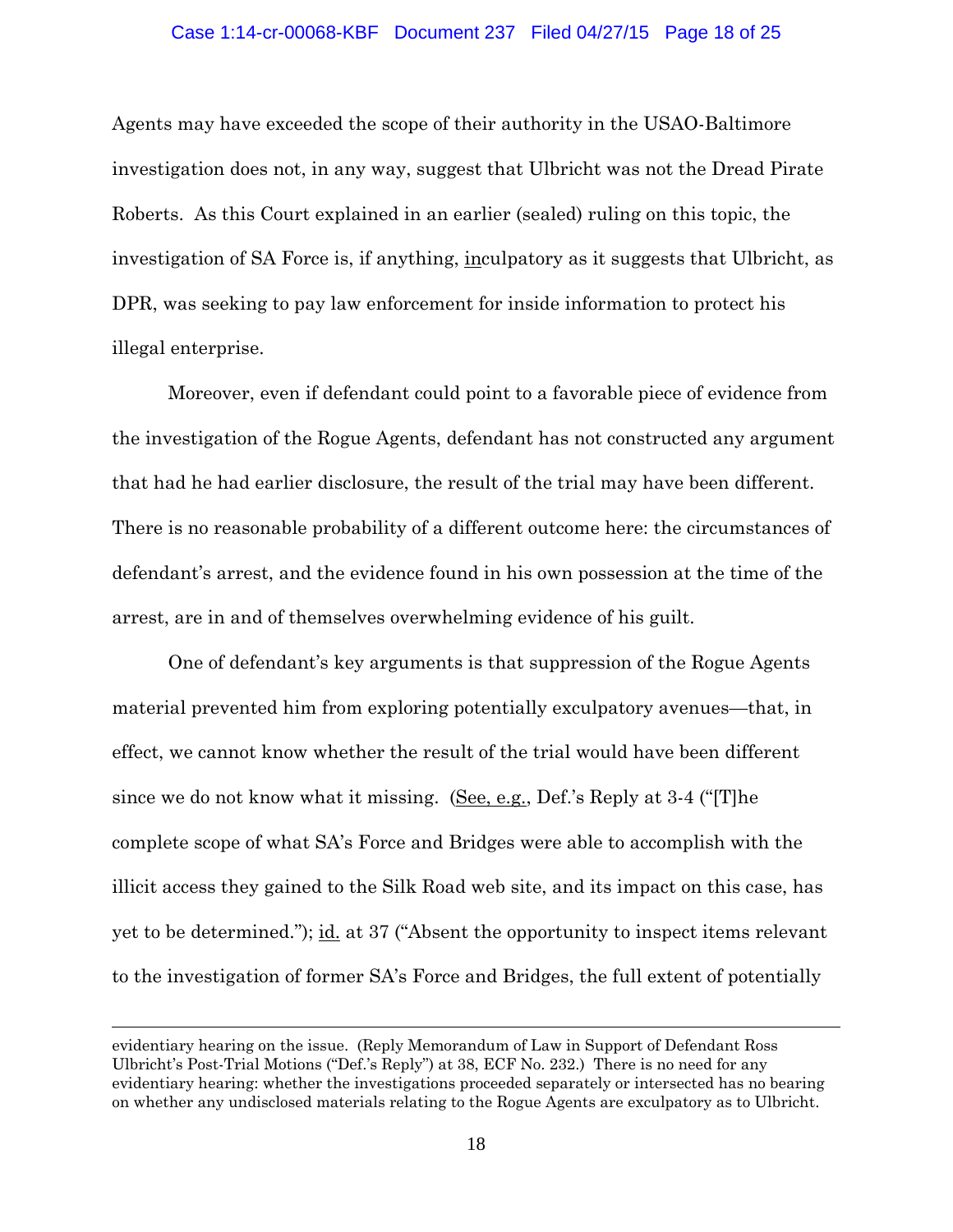#### Case 1:14-cr-00068-KBF Document 237 Filed 04/27/15 Page 19 of 25

exculpatory material cannot be determined.").) This argument misconstrues Brady—and attempts to turn Brady into a discovery device or to expand the requirements of Rule 16. The Government had an obligation to turn over favorable material evidence to prevent injustice; it had no obligation to keep Ulbricht continually apprised of developments in a separate investigation. On the record before the Court, the Government complied with its obligation: as explained above, none of the Rogue Agents evidence is exculpatory—let alone sufficiently exculpatory to give rise to a reasonable probability of a different outcome.

#### 3. Trial Exhibit Disclosures

Defendant argues that the Government's failure to timely disclose Brady material was "compounded" by its late and continued production of a significant number of exhibits throughout the trial. (Def.'s Br. at 12.) To start, and as explained above, there were no  $Brady$  violations to compound. In any event, the Government's disclosure of exhibits was neither unusual nor unreasonable.

Prior to trial, the Court established a procedure for the Government's disclosure of its trial exhibits. That procedure was designed to allow the parties to assess potential objections, discuss them, and preview evidentiary issues with the Court. That process occurred as ordered, but, as is frequently the case, there were exhibits added and subtracted as trial approached and then commenced. The Court did not preclude these modifications—though it expected counsel to work together in good faith in that regard. Defense counsel remarked on this during the trial, but specifically stated that he was not "complaining" and that "[i]t [was] not something that's out of the realm of a trial." (See 1/28/15 Tr. 1553:13-24, ECF No. 214; 1/29/15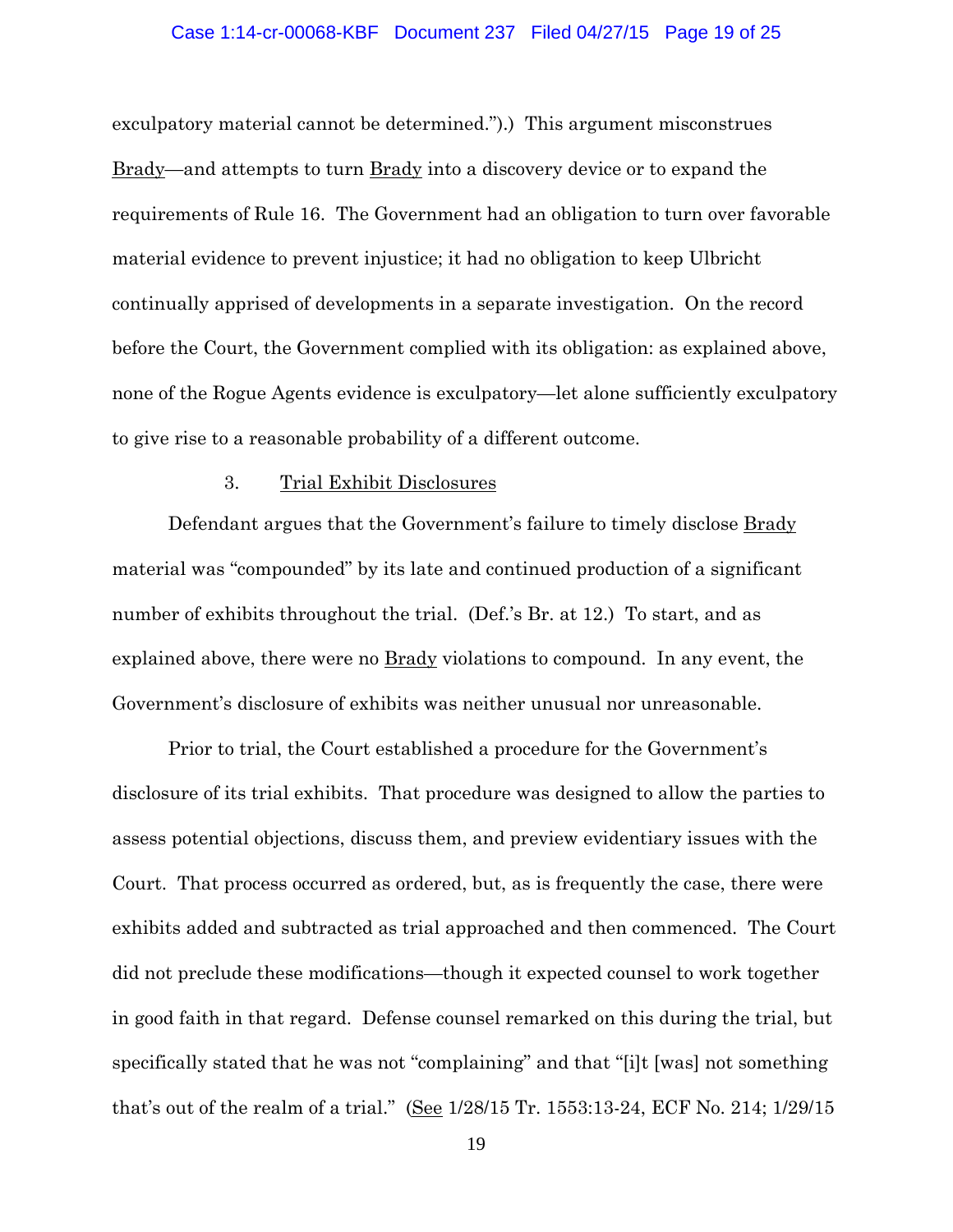Tr. 1837:2-6, ECF No. 212.) While counsel did raise an issue with regard to one particular document—an analysis of Bitcoins found on defendant's laptop (1/28/15 Tr. 1546:2-20)—this document was added to the Government's exhibit list during the trial to address an argument defense counsel raised in his opening.

## B. Suppression Motion

Next, defendant argues that 3500 material produced by the Government just prior to trial warrants reopening and granting his pre-trial motion to suppress evidence obtained as a result of the search and seizure of a server located in Iceland. (ECF No. 46.) In particular, defendant points to text messages between SA Der-Yeghiayan and a confidential informant (the "CI") from August 2012 in which SA Der-Yeghiayan asks, "Are we up on the exit node yet?" The CI confirms that they are and states, "100 percent running, logging and recording . . . with verification." (Def.'s Br. at 16 (quoting 3505-4059–3505-4060).) Defendant also references texts in which SA Der-Yeghiayan and the CI discuss the prospect of the Government performing a distributed denial of service ("DDOS") attack with the purpose of "listening" to the Silk Road servers. (Id. (quoting 3505-4066).) Defendant asserts that these communications provide "further evidence that the government discovered the Internet Protocol . . . address for the Iceland server ending in '.49' through warrantless TOR network surveillance" and that it may have authorized or conducted DDOS attacks. (Id.) This argument is without merit.

Defendant's pre-trial suppression motion was denied principally on the basis that he had failed to establish a personal privacy interest in any Silk Road servers or the items thereon. (ECF No. 89.) That has not changed: defendant still has not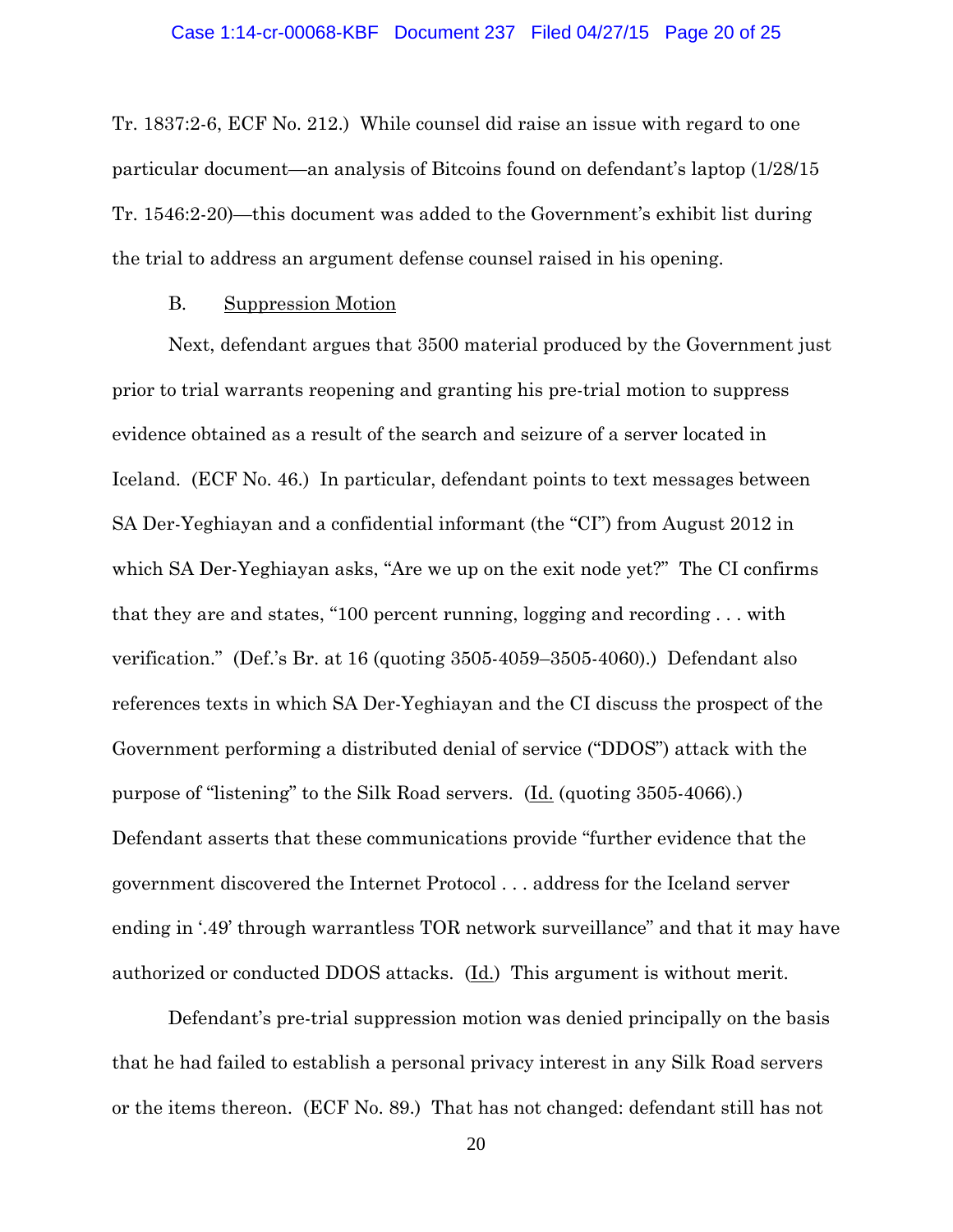#### Case 1:14-cr-00068-KBF Document 237 Filed 04/27/15 Page 21 of 25

provided an affidavit attesting to his personal privacy interest in the affected servers at the relevant time. His arguments in support of a new trial are premised on a defense that he was set up—that someone else was DPR. Thus, despite admitting that he started Silk Road (and was logged in as DPR on the day of its demise), he nevertheless has not attested to a personal privacy interest.

In addition, none of the communications between SA Der-Yeghiayan and the CI goes to the core issue on the suppression motion, namely how the Icelandic server was located. At trial, SA Der-Yeghiayan testified that he had no involvement in that aspect of the investigation. (1/20/15 Tr. 695-98, ECF No. 202.)7

# C. The "Proffer" of Expert Testimony

 $\overline{a}$ 

Finally, Ulbricht's motion includes what is captioned as a "proffer from Andreas M. Antonopoulos regarding his proposed expert testimony."8 (Def.'s Br. at 17.) Curiously, this proffer—which describes what Mr. Antonopoulos "would have testified" about had he been permitted to appear as an expert at trial—is unaccompanied by any request for relief. The Court construes this portion of Ulbricht's motion as an argument that the Court erred in precluding Mr. Antonopoulos's testimony—particularly after receiving Ms. Lewis's January 31, 2015 letter indicating that Mr. Antonopoulos was traveling and thus was

<sup>7</sup> Ulbricht also assets that, "[i]n reopening Mr. Ulbricht's suppression motion, the government should be required to produce any and all pen registers not previously provided to defense counsel, such as any for Mr. Ulbricht's email accounts." (Def.'s Br. at 17.) The Court need not address this discovery demand given that there is no basis to reopen the suppression motion.

<sup>8</sup> This proffer was outlined orally for the first time on February 2, 2015, the day that the Government rested.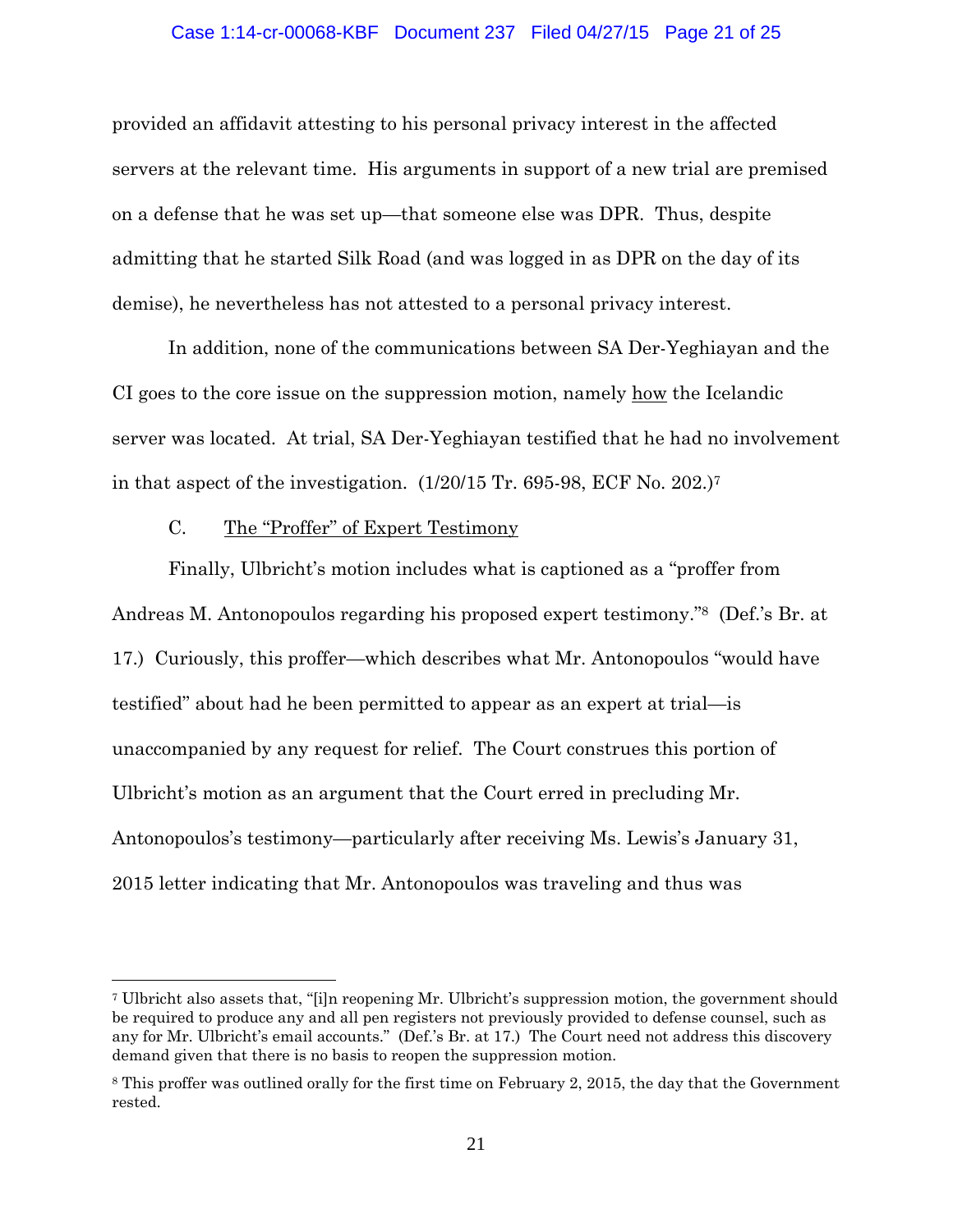## Case 1:14-cr-00068-KBF Document 237 Filed 04/27/15 Page 22 of 25

unavailable to make a full proffer. This argument ignores the history that underlies the Court's decision to preclude Mr. Antonopoulos's testimony.

Long before trial began, the Government disclosed to the defense the evidence underlying its case-in-chief. With respect to Bitcoins, the defense knew at the outset that Silk Road transactions occurred in Bitcoins, that the Silk Road servers contained Bitcoin wallets, that Ulbricht's laptop contained its own Bitcoin wallets, and that inside Ulbricht's wallets were over 144,000 Bitcoins, valued at the time of his arrest at approximately \$18 million. At that point, the defense had at its disposal all the information necessary to make a decision as to whether to call an expert on Bitcoins at trial.

In his opening statement, defense counsel referred to Bitcoins and the "Bitcoin market," and suggested to the jury that the \$18 million in Bitcoins found on Ulbricht's laptop had nothing to do with Silk Road—that Ulbricht had earned this money through Bitcoin trading. (1/13/15 Tr. 67:13-20, ECF No. 196.) This statement logically leads to the following: (1) defendant had some evidence to support this theory already—in the form of an expert who analyzed the various Bitcoin wallets, as a leading possibility, and (2) after defendant affirmatively opened the door, it was reasonable to expect that the Government would respond to this theory in its case-in-chief (indeed, not to do so would have been irresponsible).

On January 14, 2015, the second day of trial, the Court inquired as to defense counsel's intention to call expert witnesses. Counsel indicated that it was too early to tell, and the Government previewed that it would move to preclude any experts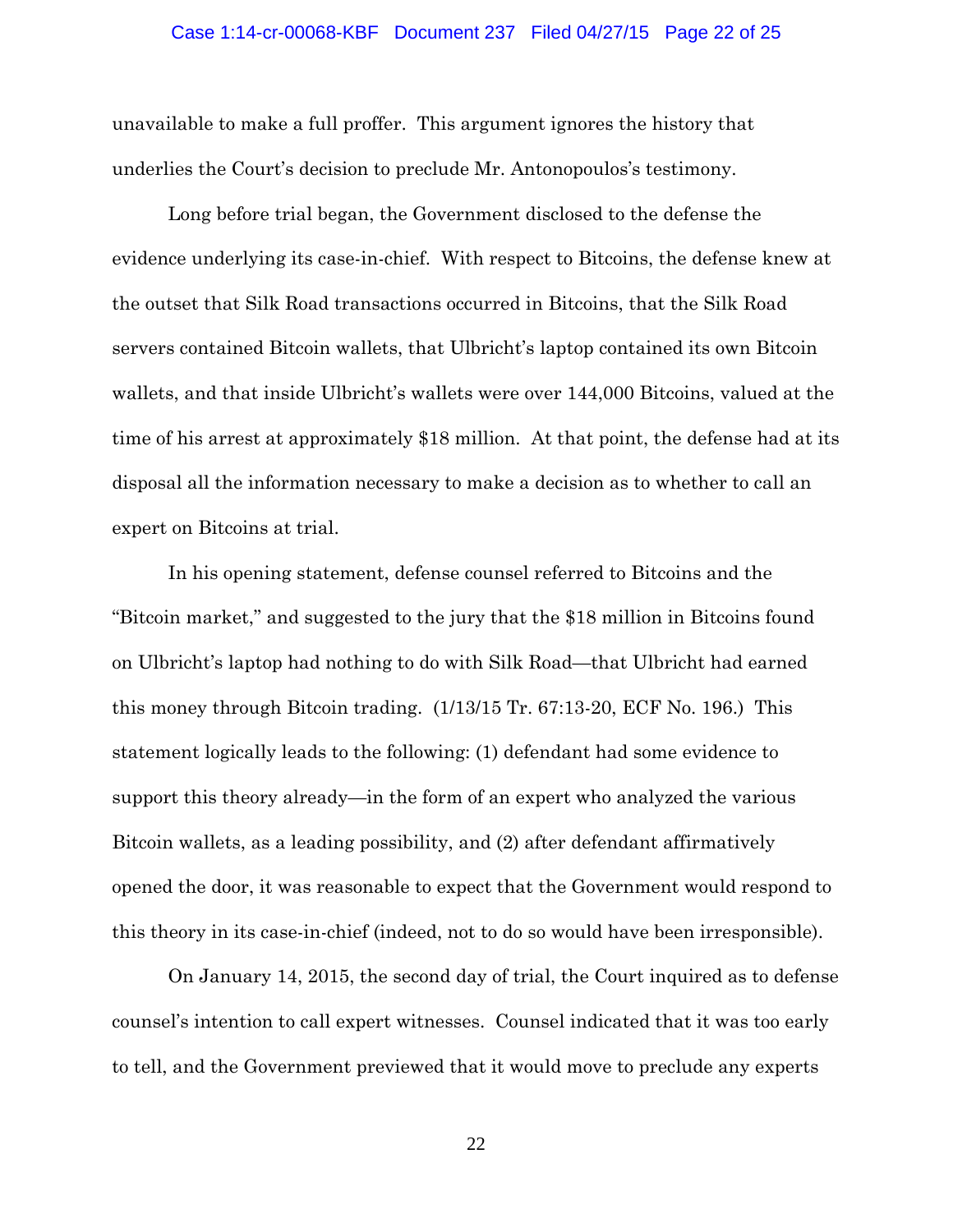## Case 1:14-cr-00068-KBF Document 237 Filed 04/27/15 Page 23 of 25

unless it received the requisite notice. Defense counsel responded that it would provide such notice "at the earliest possible rather than at the latest." (1/14/15 Tr. 125:14-15, ECF No. 198.)

No such notice was provided for the next twelve days. As the trial unfolded, it became increasingly clear that counsel did not want to show the defense's hand, and that his strategy was to use the Government's witnesses as his own—often through cross-examinations that went beyond the scope of the direct.

On January 26, 2015—well into the trial—the defense disclosed to the Government its intention to call Mr. Antonopoulos as an expert witness on Bitcoins. The defense's disclosure letter recited Rule 16, listed eight general subjects as to which Mr. Antonopoulos would testify, and attached Mr. Antonopoulos's curriculum vitae. (ECF No. 165-1.) Lacking were any expected opinions or the bases therefor, any description of analysis or methodology, and any indication that Mr. Antonopoulos has the requisite expertise. On January 29, 2015, the Government indicated on the record that it would move to preclude Mr. Antonopoulos's testimony. At that time, the Court requested that defense counsel provide notice to the Court immediately upon receiving the Government's motion to preclude as to when he would respond to that motion. January 29, 2015 was a Thursday; the Government indicated that it would rest on Monday, the next trial day.

The Government promptly filed its motion to preclude after the day's proceedings on January 29, 2015, yet the Court did not hear from defense counsel that evening or the following day. On January 31, 2015—after the Court issued an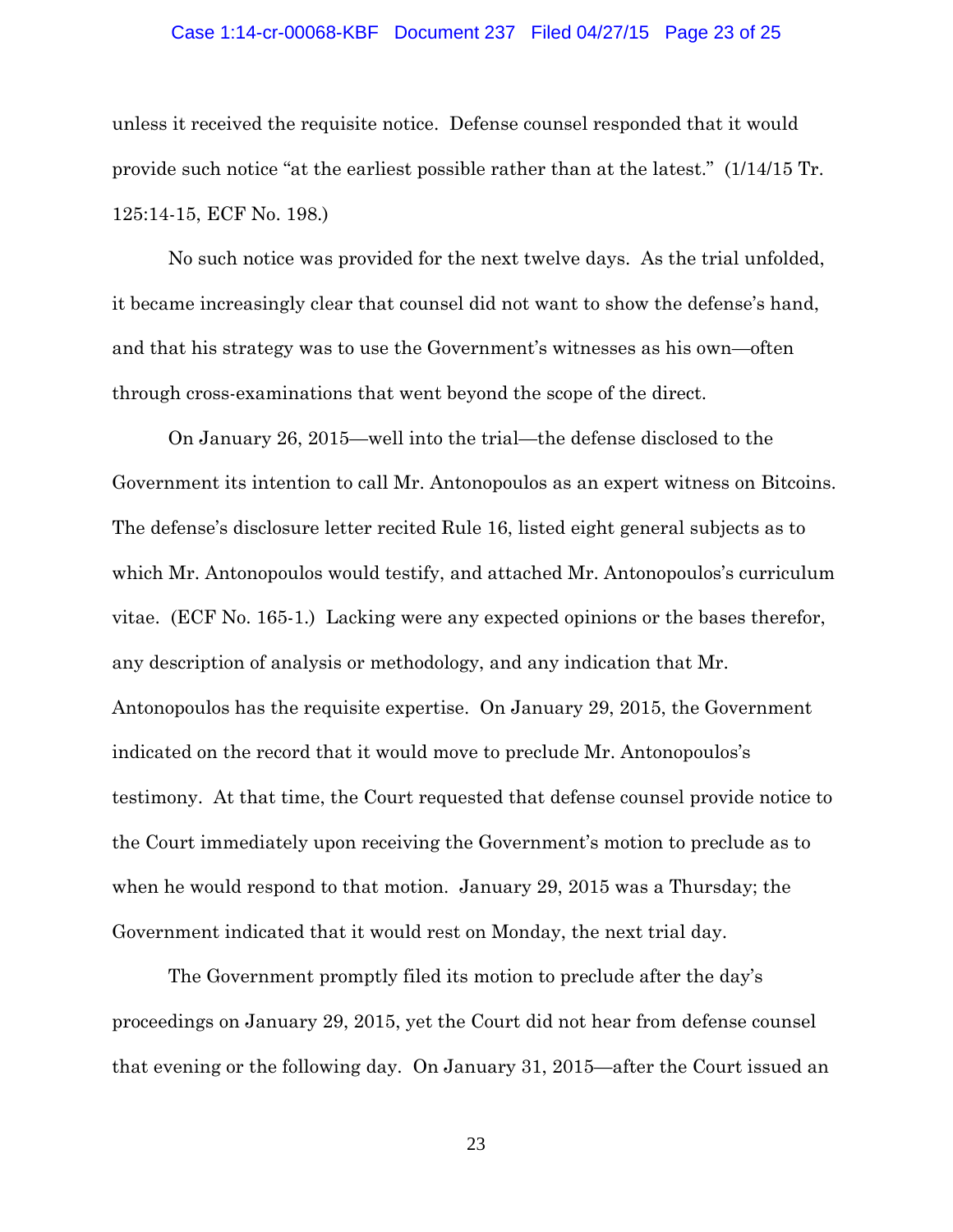#### Case 1:14-cr-00068-KBF Document 237 Filed 04/27/15 Page 24 of 25

order requiring the defense to respond by 2:00 p.m. that day—Ms. Lewis indicated that Mr. Antonopoulos was traveling and that religious observance prevented Mr. Dratel from complying with the court's order. The Court then set 8:00 p.m. as the deadline to file any opposition to the Government's motion to preclude. Shortly after that deadline, the defense filed an opposition which further set forth Mr. Antonopoulos's testimony without in fact disclosing any analysis or methodology underlying that testimony. On February 1, 2015, the Court issued an Opinion & Order precluding Mr. Antonopoulos's testimony on the basis of the defense's plainly untimely and inadequate Rule 16 notice and the Court's inability—based on the deficient disclosures before it—to assess Mr. Antonopoulos's qualifications and the relevance and reliability of his testimony.9 (ECF No. 173.)

The Court's decision was amply supported. Defense counsel had failed to timely comply with the appropriate disclosure requirements, and that failure was a tactical choice—not an oversight. The potential utility of a defense expert on Bitcoins—particularly one who would testify as to the Bitcoins found on Ulbricht's laptop—was known very early in the case. Defense counsel understood at the outset—upon receiving the discovery in this case—that Bitcoins were an important aspect of Silk Road, and that the origin of the Bitcoins on Ulbricht's laptop was an important issue in this case. Indeed, defense counsel opened on a theory that Ulbricht had earned the Bitcoins through Bitcoin trading. Nonetheless, counsel chose not to disclose his intention to call an expert witness on Bitcoins until two

 $\overline{a}$ 

<sup>9</sup> For similar reasons, the Court also precluded the testimony of another proposed defense expert, Steven Bellovin. Defense counsel has not argued that the Court erred in precluding Mr. Bellovin's testimony.